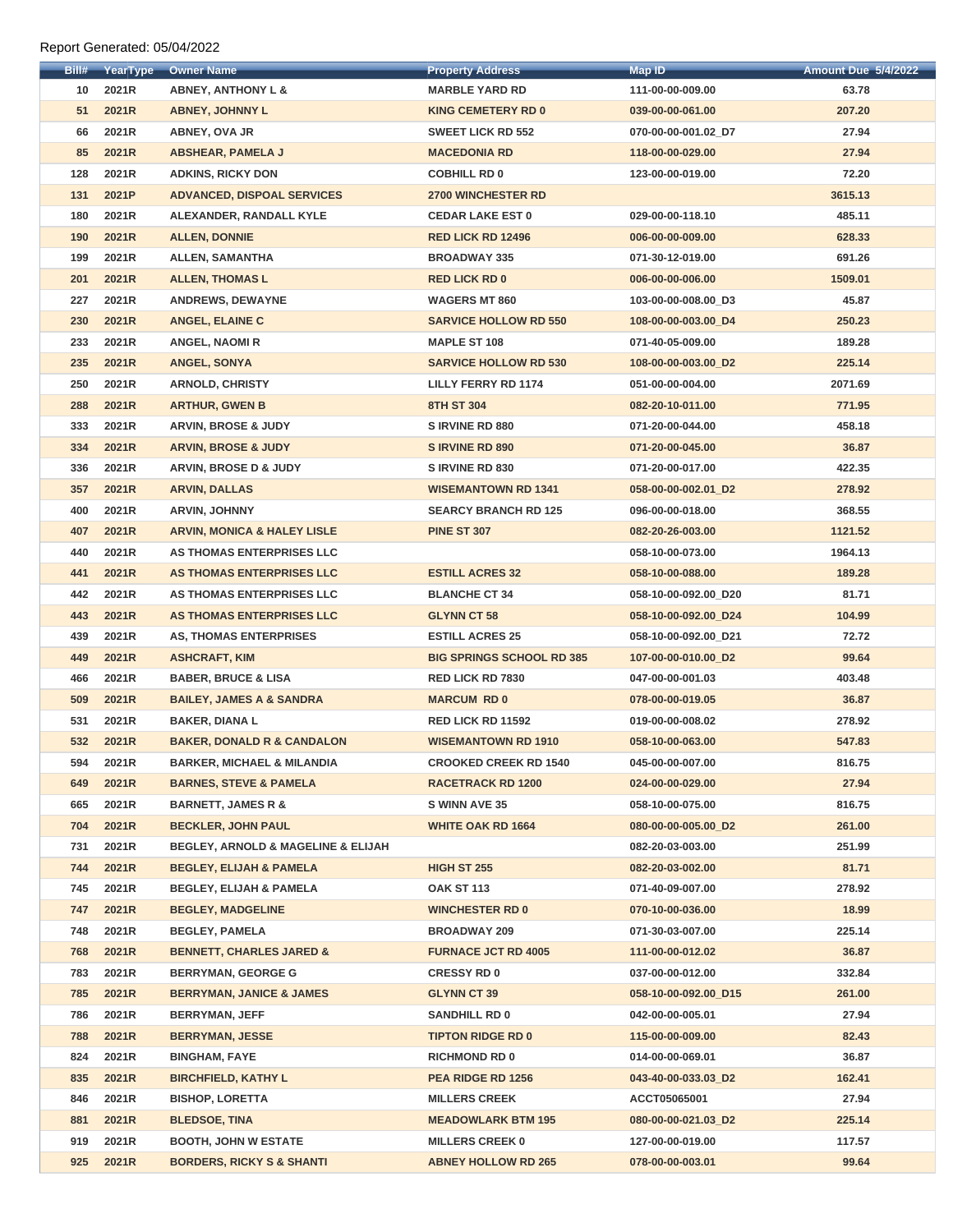| Bill# | YearType | <b>Owner Name</b>                                    | <b>Property Address</b>       | Map ID               | <b>Amount Due 5/4/2022</b> |
|-------|----------|------------------------------------------------------|-------------------------------|----------------------|----------------------------|
| 927   | 2021R    | <b>BOSHERS, DONNA</b>                                | <b>CROOKED CREEK RD 3390</b>  | 031-00-00-047.01     | 655.39                     |
| 939   | 2021R    | <b>BOWLES, MICHAEL</b>                               | <b>REDBUD RD 225</b>          | 095-00-00-026.00     | 189.28                     |
| 952   | 2021R    | <b>BOWLING, RAMONA L</b>                             | DRY RIDGE RD 410              | 054-00-00-012.00_D2  | 619.56                     |
| 959   | 2021R    | <b>BOWMAN, MELANIE</b>                               | <b>COBHILL RD 2320</b>        | 122-00-00-023.02     | 807.81                     |
| 975   | 2021R    | <b>BRADLEY, KATHY P</b>                              | <b>FAMILY CIRCLE</b>          | 057-10-00-008.00     | 27.94                      |
| 982   | 2021R    | <b>BRAKEFIELD, PAUL</b>                              | <b>HIGH ST 128</b>            | 082-20-06-039.00     | 36.87                      |
| 1029  | 2021R    | <b>BRANDENBURG, SHEILA</b>                           | <b>RED LICK RD 6470</b>       | 046-00-00-003.00     | 52.18                      |
| 1030  | 2021R    | <b>BRANDENBURG, SHEILA</b>                           | <b>RED LICK RD 0</b>          | 046-00-00-004.02     | 28.74                      |
| 1031  | 2021R    | <b>BRANDENBURG, SHEILA</b>                           | <b>JENKINS BR 0</b>           | 046-00-00-004.05     | 28.74                      |
| 1080  | 2021R    | <b>BRINEGAR, CHRISTOPHER</b>                         | <b>CORAL AVE 0</b>            | 058-00-00-008.07     | 63.78                      |
| 1173  | 2021R    | <b>BUELL, CLAUDIA A</b>                              | <b>JENKINS BR 0</b>           | 047-00-00-030.00     | 35.09                      |
| 1190  | 2021R    | <b>BURKE, ROBERT E</b>                               | <b>STACY LANE RD</b>          | 043-40-00-063.00     | 63.78                      |
| 1191  | 2021R    | <b>BURKE, ROBERT E</b>                               | <b>STACY LANE</b>             | <b>ACCT0099999</b>   | 63.78                      |
| 1192  | 2021R    | <b>BURKE, ROBERT E</b>                               | <b>CANTRILL ST 629</b>        | 082-20-03-012.00     | 278.92                     |
| 1219  | 2021R    | <b>BURTON, CHRISTOPHER</b>                           | <b>SPOUT SPRINGS RD 986</b>   | 052-00-00-003.02_D3  | 54.84                      |
| 1220  | 2021R    | <b>BURTON, CHRISTOPHER R</b>                         | <b>SPOUT SPRINGS RD 984</b>   | 052-00-00-003.03     | 189.28                     |
| 1299  | 2021R    | <b>CAMPBELL, PERKINS &amp; DIXIE</b>                 |                               | 069-00-00-074.09     | 646.40                     |
| 1319  | 2021R    | <b>CANTER, JAMES</b>                                 | LEE ACRES 132                 | 044-30-00-052.00     | 27.94                      |
| 1348  | 2021R    | <b>CARROLL, BOBBY</b>                                | <b>PEA RIDGE RD 530</b>       | 044-30-00-035.00_D2  | 27.94                      |
| 1351  | 2021R    | <b>CARROLL, BOBBY WAYNE</b>                          | <b>LEE ACRES RD 247</b>       | 044-30-00-035.00     | 27.94                      |
| 1354  | 2021R    | <b>CARROLL, DORIS &amp; BIRCH STEVENS &amp; HADD</b> | <b>BARNES MT RD 0</b>         | 107-00-00-013.00     | 27.94                      |
| 1357  | 2021R    | <b>CARROLL, MELISSA &amp; MCKINNEY ANTHONY</b>       | <b>BARNES MT RD 4700</b>      | 095-00-00-035.00     | 81.71                      |
| 1373  | 2021R    | <b>CARTER, KATHY &amp; JESSIE</b>                    | <b>PEA RIDGE RD 0</b>         | 043-40-00-033.03     | 72.72                      |
| 1378  | 2021R    | <b>CARTLEDGE, DONNA</b>                              | <b>WINCHESTER RD 7725</b>     | 039-00-00-006.00_D2  | 691.26                     |
| 1420  | 2021R    | <b>CAUDILL, FRANCIS &amp; JESSIE</b>                 | <b>RICE STATION RD 1225</b>   | 029-00-00-002.01     | 341.69                     |
| 1443  | 2021R    | <b>CENTERS, JESSE</b>                                | <b>ABNEY HOLLOW RD 120</b>    | 078-00-00-025.04     | 816.75                     |
| 1496  | 2021R    | <b>CHANEY, SHIRLEEN</b>                              | <b>COW CREEK RD 2370</b>      | 092-00-00-022.00     | 879.53                     |
| 1504  | 2021R    | <b>CHAPMAN, JASON &amp; BETHANY</b>                  | <b>SWEET LICK RD 0</b>        | 070-00-00-001.26     | 27.94                      |
| 1515  | 2021R    | <b>CHASTEEN, LILLIE B</b>                            | <b>BARNES MT RD 2710</b>      | 094-00-00-043.00_D2  | 225.14                     |
| 1547  | 2021R    | <b>CHURCH, OF GOD</b>                                | <b>EADES DR 0</b>             | 068-00-00-034.09     | 27.94                      |
| 1601  | 2021R    | <b>CLAYPOOLE, CHARLES L &amp; MARLA</b>              | <b>LILLY FERRY RD 1849</b>    | 051-00-00-011.00     | 332.71                     |
| 1648  | 2021R    | <b>COCKRELL, CAROL</b>                               | <b>NOLAND CT 222</b>          | 070-40-00-034.00_D53 | 72.72                      |
| 1668  | 2021R    | <b>COFFEY, JAMIE</b>                                 | <b>OLD LANDING RD 125</b>     | 083-00-00-070.00     | 458.18                     |
| 1683  | 2021R    | <b>COFFEY, SCOTT &amp; AMANDA</b>                    | <b>SUMMIT DR 102</b>          | 056-20-00-059.02_D7  | 81.71                      |
| 1700  | 2021R    | <b>COLE, JAMES JR</b>                                | <b>TROTTING RIDGE RD 1364</b> | 014-00-00-019.00     | 54.84                      |
| 1701  | 2021R    | <b>COLE, JEAN</b>                                    | <b>PITTS RD 1075</b>          | 102-00-00-030.01     | 207.20                     |
| 1702  | 2021R    | <b>COLE, JEAN</b>                                    | <b>PITTS RD 1090</b>          | 102-00-00-029.00     | 762.97                     |
| 1719  | 2021R    | <b>COLE, RICHARD &amp; BLEDSOE TINA</b>              | <b>MEADOWLARK BTM 195</b>     | 080-00-00-021.03     | 162.41                     |
| 1799  | 2021P    | <b>CONNIE INC</b>                                    | <b>100 3RD ST</b>             |                      | 57.77                      |
| 1805  | 2021R    | <b>CONRAD, HEARL &amp; GLADUS</b>                    | <b>ELI SPARKS RD 865</b>      | 108-00-00-014.00     | 144.45                     |
| 1825  | 2021R    | <b>CONRAD, SEAN &amp; KEVIN</b>                      | <b>BARNES MT RD 0</b>         | 095-00-00-036.00     | 63.78                      |
| 1846  | 2021R    | <b>CORCORAN, MARVIN D &amp; VIRGIE M</b>             | <b>COBHILL RD 0</b>           | 123-00-00-042.00     | 99.64                      |
| 1860  | 2021R    | <b>CORNETT, JOHN W &amp; FLORENCE E</b>              | <b>ROSSES CREEK 0</b>         | 109-00-00-009.00     | 145.17                     |
| 1870  | 2021R    | <b>COVEY, AL &amp; WILMA</b>                         | <b>STACY LANE 0</b>           | 057-00-00-028.00     | 81.71                      |
| 1877  | 2021R    | <b>COVEY, LEON &amp; TERESA</b>                      | <b>BETSY RIDGE RD 1270</b>    | 101-00-00-014.01     | 548.91                     |
| 1882  | 2021R    | <b>COX, AMANDA</b>                                   | SIRVINE RD 1310               | 072-10-00-035.00_D3  | 117.57                     |
| 1941  | 2021R    | COX, ROY E                                           | <b>CHERRY ST 152</b>          | 071-30-12-002.01     | 99.64                      |
| 1946  | 2021R    | <b>COX, SHANE</b>                                    | <b>SARVICE HOLLOW RD 0</b>    | 108-00-00-003.00_D5  | 171.35                     |
| 1950  | 2021R    | <b>COX, YVONNE R</b>                                 | <b>WAGERSVILLE RD 0</b>       | 097-00-00-014.00     | 48.50                      |
| 1962  | 2021R    | <b>CRANE, DARYL &amp; DIANE</b>                      | <b>W CEDAR GROVE RD 411</b>   | 056-20-00-018.00     | 1175.29                    |
| 1992  | 2021R    | <b>CROUCH, DONNIE &amp; DEBORAH</b>                  | <b>RIDDELL CLEM RD 80</b>     | 043-40-00-049.00     | 117.57                     |
| 2003  | 2021R    | <b>CROUCH, JEFFREY &amp; PAMELA G</b>                | <b>BARNES MT RD 2675</b>      | 094-00-00-040.02     | 314.77                     |
| 2004  | 2021R    | <b>CROUCH, JEFFREY JR</b>                            | <b>BARNES MT RD 2685</b>      | 094-00-00-042.00     | 727.12                     |
|       |          |                                                      |                               |                      |                            |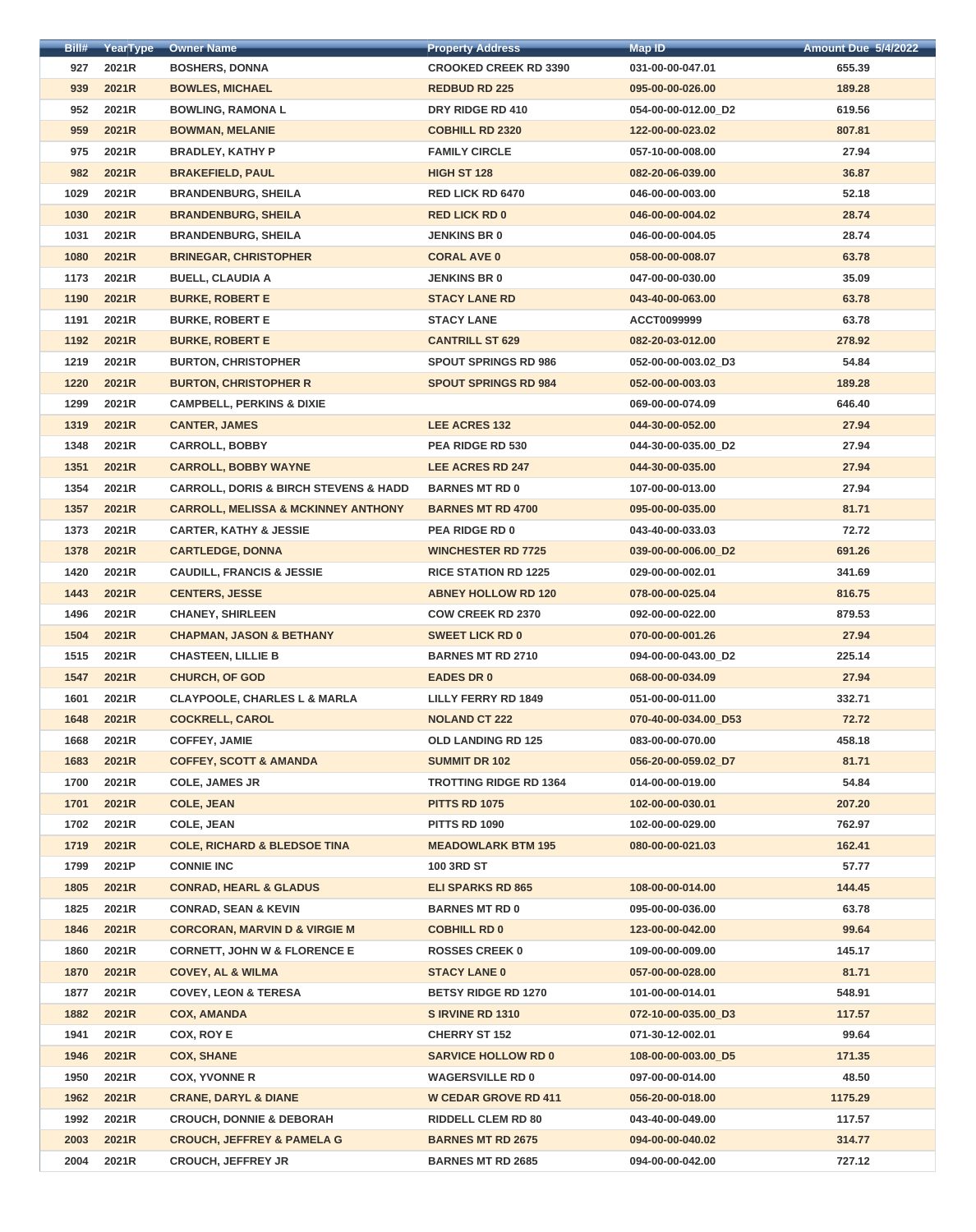| Bill# | YearType | <b>Owner Name</b>                                     | <b>Property Address</b>             | <b>Map ID</b>                       | <b>Amount Due 5/4/2022</b> |
|-------|----------|-------------------------------------------------------|-------------------------------------|-------------------------------------|----------------------------|
| 2050  | 2021R    | <b>CROWE, SAMUEL</b>                                  | <b>COX RD 0</b>                     | 107-00-00-016.00                    | 207.20                     |
| 2053  | 2021R    | <b>CROWE, WILLIAM CHAD</b>                            | <b>FURNACE JCT RD 2722</b>          | 112-00-00-031.00_D2                 | 81.71                      |
| 2054  | 2021R    | <b>CROWE, WILLIAM R</b>                               | <b>KISSEY BRANCH RD 871</b>         | 034-00-00-003.01                    | 56.87                      |
| 2071  | 2021R    | <b>CURTIS, DONALD</b>                                 | <b>ROSE RIDGE RD 135</b>            | 026-00-00-023.00_D2                 | 126.55                     |
| 2072  | 2021R    | <b>CURTIS, LEON &amp; EVELYN</b>                      | <b>BROADWAY 612</b>                 | 071-40-10-006.00                    | 332.71                     |
| 2151  | 2021R    | DAWES, ORVILLE W & MAE EST                            | DRY RIDGE RD 1422                   | 054-00-00-034.00                    | 278.92                     |
| 2152  | 2021R    | <b>DAWES, ORVILLE W EST</b>                           | DRY RIDGE RD 1422                   | 054-00-00-034.00 D2                 | 709.19                     |
| 2166  | 2021R    | <b>DAWSON, ROSE ETTA</b>                              | <b>CRESTVIEW CT 153</b>             | 071-30-15-010.00                    | 63.78                      |
| 2177  | 2021R    | <b>DEAN, ANNA L &amp; KIDD REBA &amp;</b>             | <b>CHESTNUT ST 214</b>              | 071-10-00-109.00                    | 99.64                      |
| 2187  | 2021R    | <b>DEBORD, JORDAN</b>                                 | <b>CAMPBELLS BRANCH 175</b>         | 092-10-00-014.01                    | 2697.35                    |
| 2220  | 2021R    | DEUTSCHE, BANK NATIONAL TRUST COMPANY LINCOLN AVE 265 |                                     | 072-10-00-005.00                    | 727.12                     |
| 2237  | 2021R    | <b>DIXON, AGNES R ISAACS &amp;</b>                    | <b>TROTTING RIDGE RD 1480</b>       | 014-00-00-023.00                    | 1356.43                    |
| 2240  | 2021R    | <b>DIXON, ARTHUR</b>                                  | <b>ELLIOTT HEIGHTS 0</b>            | 056-20-00-011.00                    | 372.15                     |
| 2263  | 2021R    | <b>DIXON, JAMES &amp; AGNES</b>                       | <b>TROTTING RIDGE 0</b>             | 014-00-00-024.01                    | 67.38                      |
| 2264  | 2021R    | <b>DIXON, JAMES &amp; AGNES I</b>                     | <b>NEW FOX RD</b>                   | 012-00-00-002.00                    | 370.63                     |
| 2270  | 2021R    | <b>DIXON, JOHN M</b>                                  | <b>MURPHYS FORD RD 0</b>            | 074-00-00-010.02                    | 103.69                     |
| 2373  | 2021R    | <b>DUNAWAY, TRACY</b>                                 | <b>WINSTON RD 0</b>                 | 029-00-00-146.00                    | 27.94                      |
| 2375  | 2021R    | <b>DUNCAN, FRED</b>                                   | <b>OAK ST 120</b>                   | 071-40-10-021.00                    | 189.28                     |
| 2448  | 2021R    | <b>EBER, IRENE -EST-</b>                              | <b>WHITE OAK RD 2448</b>            | 080-10-00-026.00                    | 153.41                     |
| 2520  | 2021R    | <b>EMBS, DAVID II</b>                                 | <b>CRESSY RD 499</b>                | 024-00-00-007.01_D3                 | 45.87                      |
| 2529  | 2021R    | <b>EMBS, SAMUEL R JR</b>                              | <b>PUCKETT RD 250</b>               | 023-00-00-016.00_D2                 | 99.64                      |
| 2545  | 2021R    | <b>EPPERSON, GARY L &amp;</b>                         | <b>BARNES MT RD</b>                 | 094-00-00-059.00                    | 54.84                      |
| 2557  | 2021R    | <b>ESTES, CARL F &amp; TERESA ESTATE</b>              | <b>WHITE OAK RD 460</b>             | 070-10-00-037.00                    | 54.84                      |
| 2568  | 2021R    | <b>ESTES, GEORGE</b>                                  | <b>SEARCY BRANCH RD</b>             | 107-00-00-075.00                    | 86.03                      |
| 2587  | 2021R    | <b>ESTES, JORETTA</b>                                 | <b>DROWNING CREEK RIDGE RD 1037</b> | 37 <sup>2</sup><br>013-00-00-009.00 | 691.26                     |
| 2588  | 2021R    | <b>ESTES, JOYCE</b>                                   | <b>CROOKED CREEK RD 5050</b>        | 017-00-00-010.02                    | 180.28                     |
| 2589  | 2021R    | <b>ESTES, JULI</b>                                    | <b>7TH ST 306</b>                   | 082-20-15-010.00                    | 610.55                     |
| 2606  | 2021R    | <b>ESTES, RANDY</b>                                   | <b>BOBBY MILLER RD 275</b>          | 107-00-00-039.00                    | 189.28                     |
| 2607  | 2021R    | <b>ESTES, RANDY</b>                                   | <b>BARNES MT RD 4640</b>            | 095-00-00-034.00                    | 261.00                     |
| 2608  | 2021R    | <b>ESTES, REBECCA</b>                                 | PATSY RD 421                        | 129-00-00-026.00                    | 673.82                     |
| 2616  | 2021R    | <b>ESTES, SHANNON &amp; BRITON</b>                    | DRY BRANCH RD 1678                  | 068-00-00-030.00                    | 117.57                     |
| 2633  | 2021R    | <b>ESTILL, CO INDUSTRIAL DEVELOPMT AUTHO</b>          | <b>CALLOWAYS CR 0</b>               | 056-00-00-040.01                    | 2257.07                    |
| 2649  | 2021R    | <b>EVANS, BRIAN &amp; CAROLANNE</b>                   | <b>NEW FOX RD 1905</b>              | 025-00-00-032.03_D2                 | 623.15                     |
| 2724  | 2021P    | <b>FAUSTE, POWER WASHING</b>                          | <b>2451 SANDHILL RD</b>             |                                     | 494.69                     |
| 2759  | 2021R    | <b>FIELDS, DONALD R</b>                               | <b>SUGAR HOLLOW RD 190</b>          | 072-10-00-071.00                    | 99.64                      |
| 2767  | 2021R    | <b>FIELDS, ROY</b>                                    | <b>AUTUMN CT 119</b>                | 070-40-00-034.00_D39                | 81.71                      |
| 2777  | 2021R    | <b>FIKE, ROGER</b>                                    | <b>JACQUELINE CT 313</b>            | 070-40-00-034.00_D37                | 99.64                      |
| 2784  | 2021R    | <b>FINLEY, SUDIE -EST-</b>                            | <b>HIGH ST 244</b>                  | 082-20-06-001.01                    | 81.71                      |
| 2798  | 2021R    | <b>FLANNERY, MARY E</b>                               | <b>GRACE CHAPEL RD 0</b>            | 094-00-00-035.00                    | 27.94                      |
| 2882  | 2021R    | <b>FLYNN, LESLIE</b>                                  | <b>BARNES MT RD 0</b>               | 096-00-00-041.00                    | 45.87                      |
| 2883  | 2021R    | <b>FLYNN, LESLIE</b>                                  | <b>N MADISON AVE 443</b>            | 071-30-04-022.00                    | 54.84                      |
| 2893  | 2021R    | <b>FLYNN, ROBERT M &amp; LAURA M</b>                  | <b>NEW BETHEL RD 358</b>            | 106-00-00-005.00 D4                 | 278.92                     |
| 2976  | 2021R    | <b>FOX TROTT PROPERTIES LLC</b>                       |                                     | 055-00-00-006.00                    | 71577.67                   |
| 2982  | 2021R    | <b>FRAZIER, JESSICA W TIPTON</b>                      | N PLUM ST 136                       | 071-30-08-027.00                    | 332.71                     |
| 3052  | 2021R    | <b>FRENCH, LORI B (ISAACS)</b>                        | <b>AUTUMN CT 112</b>                | 070-40-00-034.00_D44                | 225.14                     |
| 3098  | 2021R    | <b>GARDNER, DAVID E &amp; CRYSTAL S</b>               | <b>OLD FOX RD</b>                   | 039-00-00-044.01                    | 171.35                     |
| 3123  | 2021R    | GAY, LISA (ABNEY)                                     | <b>GLYNN CT 42</b>                  | 058-10-00-092.00 D6                 | 81.71                      |
| 3142  | 2021R    | <b>GERBER, JUSTIN &amp; AMANDA</b>                    | <b>COVEY RD 152</b>                 | 070-20-00-130.00                    | 153.41                     |
| 3153  | 2021R    | <b>GILBERT, BUELL</b>                                 | <b>TURNER AVE 276</b>               | 071-30-09-022.00                    | 63.78                      |
| 3155  | 2021R    | <b>GILBERT, ELBERT</b>                                | <b>BARNES MT RD 0</b>               | 096-00-00-038.00                    | 42.26                      |
| 3156  | 2021R    | <b>GILBERT, JEFF</b>                                  | <b>MILLERS CREEK 0</b>              | 127-00-00-017.00                    | 422.88                     |
| 3163  | 2021R    | <b>GILBERT, VENDELL</b>                               | <b>STACY LANE RD 2025</b>           | 044-30-00-065.00_D2                 | 135.49                     |
| 3198  | 2021R    | <b>GOODE, CHARLES A &amp; DOROTHY L</b>               | <b>BEATTYVILLE RD 1505</b>          | 124-00-00-008.00                    | 458.18                     |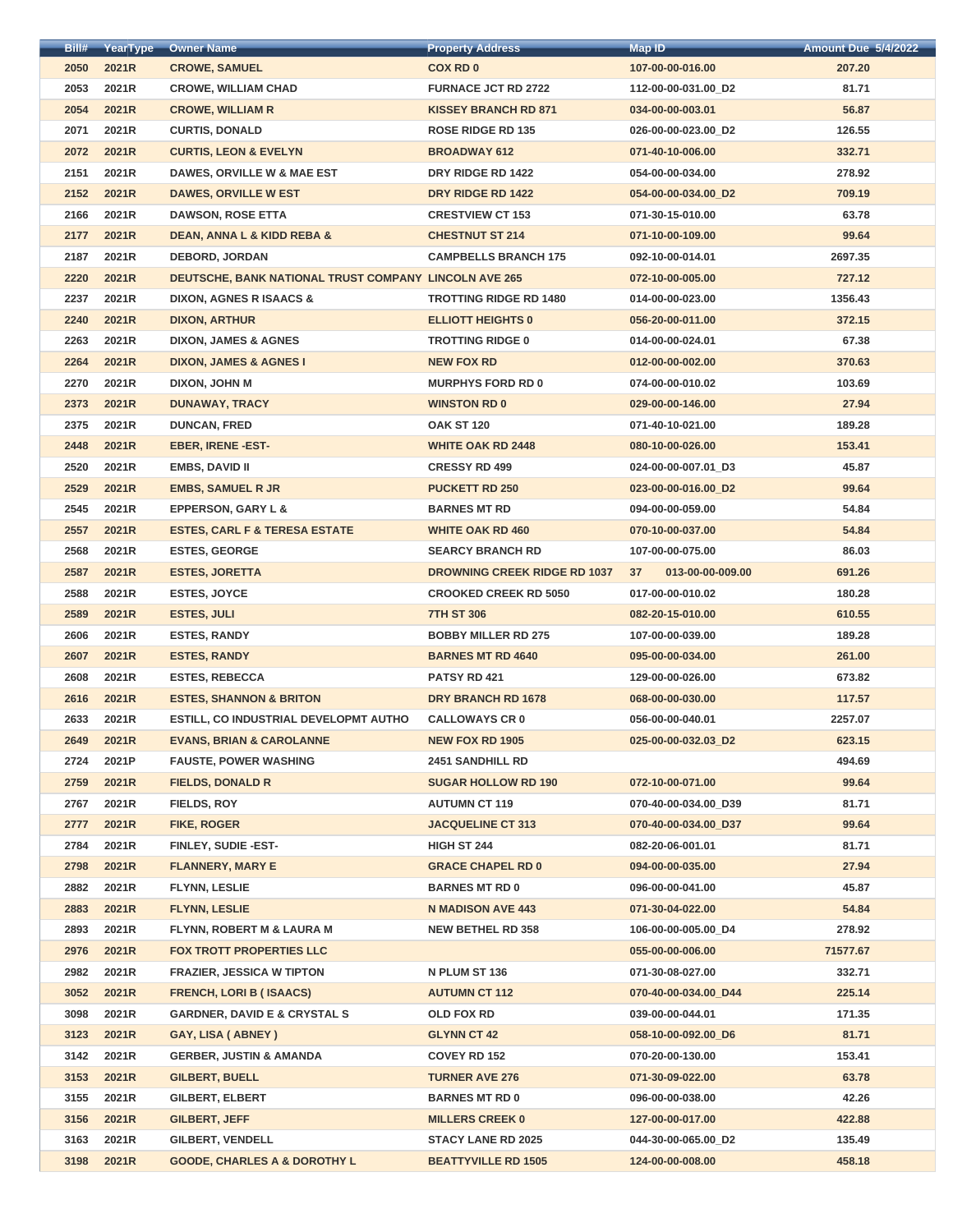| <u>BIII#</u> | YearType     | <b>Owner Name</b>                         | <b>Property Address</b>                  | Map ID <sup>.</sup>     | <b>Amount Due 5/4/2022</b> |
|--------------|--------------|-------------------------------------------|------------------------------------------|-------------------------|----------------------------|
| 3237         | 2021R        | <b>GORDON, ARNOLD</b>                     | <b>GORDON RD 400</b>                     | 107-00-00-044.00        | 370.80                     |
| 3270         | 2021R        | <b>GRACE, LINDA</b>                       | <b>STEVELAND CT 512</b>                  | 070-00-00-001.02_D2     | 54.84                      |
| 3276         | 2021R        | <b>GRAHAM, GLADYS</b>                     | <b>STACY LANE RD 501</b>                 | 057-10-00-009.01        | 261.00                     |
| 3295         | 2021R        | <b>GREEN TREE SERVICING LLC</b>           | <b>LILLY FERRY RD 1839</b>               | 051-00-00-011.00_D2     | 225.14                     |
| 3315         | 2021R        | <b>GREY HOUSE LLC</b>                     | PICNIC HILL LOOP 170                     | 028-00-00-092.00        | 1013.95                    |
| 3360         | 2021R        | <b>GROSS, MARY ELIZABETH</b>              | <b>RIDGE RD 90</b>                       | 057-10-00-056.00        | 1229.08                    |
| 3364         | 2021R        | <b>GROSS, SAM</b>                         | <b>MILLERS CREEK 0</b>                   | ACCT021150001           | 31.53                      |
| 3368         | 2021R        | <b>GRUBB, BRUCE</b>                       | <b>CAMPBELLS BRANCH 140</b>              | 092-10-00-018.00        | 458.18                     |
| 3381         | 2021R        | <b>HACKWORTH, ROETTA</b>                  | <b>LAUREL ST 523</b>                     | 070-20-02-004.00        | 180.28                     |
| 3424         | 2021R        | <b>HALL, CLAYTON EST</b>                  | <b>COBHILL RD 0</b>                      | 122-00-00-027.00        | 189.28                     |
| 3428         | 2021R        | <b>HALL, DALLAS</b>                       | <b>COW CREEK RD 115</b>                  | 082-00-00-013.00        | 323.72                     |
| 3451         | 2021R        | <b>HALL, GEORGE W-EST-</b>                |                                          | 129-00-00-010.00        | 372.19                     |
| 3475         | 2021R        | <b>HALL, LLOYD</b>                        | <b>COBHILL RD 0</b>                      | 130-00-00-007.00        | 99.54                      |
| 3482         | 2021R        | <b>HALL, PAMELA S</b>                     | <b>WORRELLS RD 210</b>                   | 029-00-00-086.00 D2     | 117.57                     |
| 3486         | 2021R        | <b>HALL, PHILIP &amp; DEBBIE</b>          | <b>PEA RIDGE RD 969</b>                  | 043-40-00-061.00_D2     | 350.62                     |
| 3505         | 2021R        | <b>HALL, TINA ROSE ETAL</b>               | <b>CANTER RD 0</b>                       | 072-00-00-019.01        | 99.64                      |
| 3571         | 2021R        | <b>HARDY, JESSE</b>                       | <b>HARDY RD 154</b>                      | 043-40-00-045.00        | 153.41                     |
| 3574         | 2021R        | <b>HARDY, KEISHA</b>                      | <b>HENRY WHITE RD 38</b>                 | 028-00-00-045.00 D2     | 189.28                     |
| 3575         | 2021R        | <b>HARDY, KEISHA JO</b>                   | <b>HENRY WHITE RD 0</b>                  | 028-00-00-098.00        | 15.34                      |
| 3602         | 2021R        | <b>HARDY, PRESTON E M</b>                 | <b>HARDY RD 185</b>                      | 043-40-00-046.00        | 27.94                      |
| 3613         | 2021R        | <b>HARDY, SHAWN</b>                       | <b>GLYNN CT 30</b>                       | 058-10-00-092.00_D16    | 27.94                      |
| 3633         | 2021R        | <b>HARRIS, CAMERON &amp; JENNIFER</b>     | <b>WINCHESTER RD 4270</b>                | 054-00-00-009.00        | 780.90                     |
| 3644         | 2021R        | <b>HARRIS, MICHAEL</b>                    | <b>COBHILL RD 0</b>                      | ACCT023435001           | 117.57                     |
| 3653         | 2021R        | <b>HARRIS, WALKER &amp; DIANE</b>         | <b>ZACHARY HEIGHTS 750</b>               | 094-00-00-041.00        | 208.85                     |
| 3654         | 2021R        | <b>HARRIS, WALKER &amp; DIANE</b>         | <b>ZACHARY HEIGHTS</b>                   | 094-00-00-056.00        | 72.72                      |
| 3730         | 2021R        | <b>HARRISON, WESLEY</b>                   | <b>DRY RIDGE RD 1745</b>                 | 054-00-00-057.01        | 359.57                     |
| 3736         | 2021R        | <b>HARTEM, KENNETH</b>                    | <b>OLD FOX RD 425</b>                    | 039-00-00-043.01        | 63.78                      |
| 3742         | 2021R        | <b>HARVEY, ROBERT JR</b>                  | <b>4TH ST 414</b>                        | 082-20-25-007.00 D2     | 79.73                      |
| 3748         | 2021R        | <b>HATTON, DAVID &amp; CONNIE</b>         | <b>RACETRACK RD 1025</b>                 | 024-00-00-031.01        | 36.87                      |
| 3755         | 2021R        | <b>HATTON, ORA-ANN</b>                    | <b>RACETRACK RD 870</b>                  | 024-00-00-036.00        | 261.90                     |
| 3776         | 2021R        | <b>HENDERSON, ALMA &amp; OTHERS</b>       | <b>RED LICK 0</b>                        | ACCT024230001           | 226.10                     |
| 3780         | 2021R        | <b>HENDERSON, PHYLLIS EST</b>             | <b>STACY LANE RD 217</b>                 | 057-10-00-006.02        | 1265.58                    |
| 3785         | 2021R        | <b>HENRY, ARTHUR</b>                      | <b>N MADISON AVE 440</b>                 | 071-30-08-017.00        | 99.64                      |
| 3792         | 2021R        | HENRY, GERALDINE KAY                      | <b>BLANCHE CT 36</b>                     | 058-10-00-092.00_D7     | 45.87                      |
| 3797         | 2021R        | <b>HENRY, HARRY EST</b>                   | <b>EVERGREEN DR 220</b>                  | 071-30-04-017.00        | 601.63                     |
| 3798         | 2021R        | HENRY, HARRY C & BETTY R EST              | <b>EVERGREEN DR 0</b>                    | 071-30-04-030.00        | 39.04                      |
| 3799         | 2021R        | <b>HENRY, ISAAC ESTATE</b>                | <b>CHESTNUT STAND RD 0</b>               | 080-00-00-035.00        | 27.94                      |
| 3800         | 2021R        | <b>HENRY, ISAAC ESTATE</b>                | <b>CHESTNUT STAND RD 0</b>               | ACCT024550002           | 27.94                      |
| 3819         | 2021R        | <b>HENRY, KENRA</b>                       | <b>HIGH ST 216</b>                       | 082-20-06-041.01        | 2250.97                    |
| 3850         | 2021R        | <b>HENRY, TIM</b>                         | <b>TIMBERLINE TRAIL 0</b>                | 068-00-00-017.04_D2     | 27.94                      |
| 3851         | 2021R        | HENRY, TIM                                | DRY BRANCH RD 2145                       | 068-00-00-018.00        | 126.55                     |
| 3852         | 2021R        | <b>HENRY, TIMOTHY JOE &amp; BRIAN JOE</b> | <b>TIMBERLINE TRAIL 230</b>              | 068-00-00-017.04        | 494.06                     |
| 3896         | 2021R        | <b>HIDDEN HOLLOW LLC</b>                  | <b>OPOSSUM RUN RD 620</b>                | 042-00-00-081.00        | 10509.16                   |
| 3897         | 2021R        | <b>HIDDEN HOLLOW LLC</b>                  | <b>LITTLE DOE CREEK RD 692 &amp; 730</b> | 730<br>083-00-00-121.00 | 5750.87                    |
| 3898         | 2021R        | <b>HIDDEN HOLLOW LLC</b>                  | <b>LITTLE DOE CREEK RD</b>               | 083-00-00-025.05        | 906.40                     |
| 3925         | <b>2021R</b> | <b>HIX, CASEY</b>                         | DRY BRANCH RD 2048                       | 068-00-00-017.03_D2     | 637.48                     |
| 3926         | 2021R        | HIX, DAVID                                | <b>WHITE OAK RD 984</b>                  | 069-00-00-025.00 D2     | 1336.65                    |
| 3963         | 2021R        | <b>HOLLAND, MAELEE</b>                    | <b>ESTILL ACRES CT 55</b>                | 058-10-00-090.00 D2     | 27.94                      |
| 3976         | 2021R        | HOMETOWNE, CAPITAL                        | <b>PICNIC HILL LOOP 172</b>              | 028-00-00-092.01_D2     | 117.57                     |
| 3998         | 2021R        | <b>HOOVER, SHERRY YOUNG - LIFE EST-</b>   | <b>LEIGHTON RD 1675</b>                  | 118-00-00-010.05        | 748.78                     |
| 4007         | 2021R        | <b>HORN, BETTY &amp;</b>                  | <b>SPARKS AVE 0</b>                      | 072-10-00-042.01        | 63.78                      |
| 4008         | 2021R        | <b>HORN, BETTY A</b>                      | <b>FRONT ST 100</b>                      | 072-10-00-027.00        | 117.57                     |
| 4067         | 2021R        | <b>HORN, DWIGHT &amp; LISA R</b>          | <b>WINSTON RD 122</b>                    | 029-00-00-144.00_D2     | 189.28                     |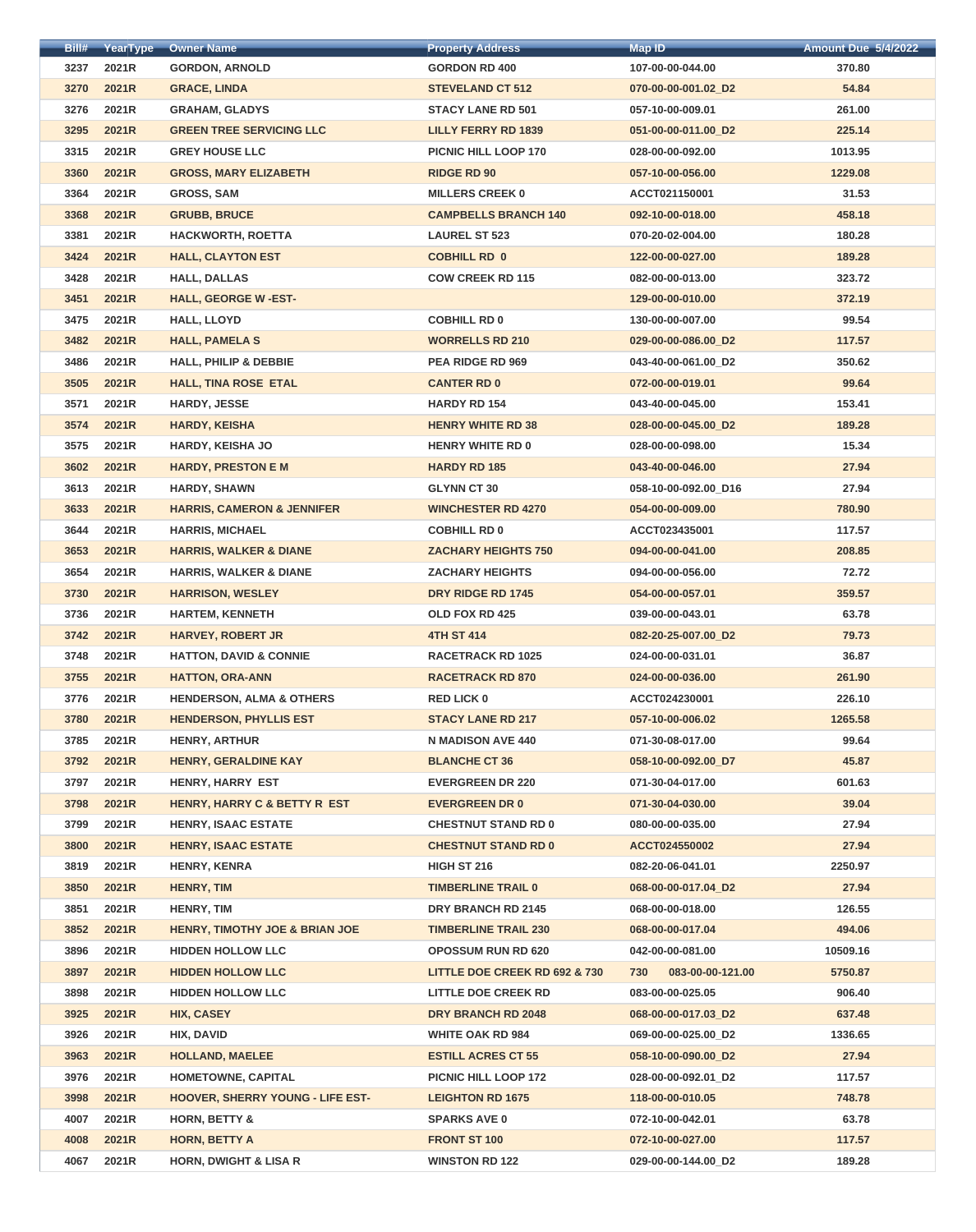| Bill# | YearType | <b>Owner Name</b>                                   | <b>Property Address</b>           | <b>Map ID</b>        | <b>Amount Due 5/4/2022</b> |
|-------|----------|-----------------------------------------------------|-----------------------------------|----------------------|----------------------------|
| 4075  | 2021R    | <b>HORN, HERBERT</b>                                | <b>LEIGHTON RD</b>                | 118-00-00-031.00     | 72.72                      |
| 4077  | 2021R    | <b>HORN, JAMES JR &amp; PAULINE</b>                 | <b>CAMPBELLS BRANCH 0</b>         | 081-00-00-008.00     | 247.78                     |
| 4114  | 2021R    | <b>HORN, WILLARD &amp; CAROL</b>                    | <b>LEE ACRES 350</b>              | 044-30-00-045.00     | 278.92                     |
| 4116  | 2021R    | <b>HORN, WILLARD JR</b>                             | <b>KNOB LICK RD 0</b>             | 004-00-00-007.02     | 27.94                      |
| 4122  | 2021R    | <b>HOUGHTON, E D &amp; HELEN A</b>                  | <b>ROCKAWAY RD 0</b>              | 026-00-00-009.00     | 90.69                      |
| 4147  | 2021R    | <b>HOWELL INC</b>                                   | <b>MAIN ST 252</b>                | 071-10-00-031.00     | 2071.69                    |
| 4148  | 2021R    | <b>HOWELL INC</b>                                   | <b>COURT ST 227 LOT 2</b>         | 071-10-00-031.00_D3  | 72.72                      |
| 4149  | 2021R    | <b>HOWELL INC</b>                                   | <b>MAIN ST 275</b>                | 071-10-00-144.00     | 99.64                      |
| 4150  | 2021R    | <b>HOWELL INC</b>                                   | <b>OAK ST 118</b>                 | 071-40-10-022.00     | 458.18                     |
| 4151  | 2021R    | <b>HOWELL INC</b>                                   | <b>OAK ST 116</b>                 | 071-40-10-023.00     | 296.84                     |
| 4152  | 2021R    | <b>HOWELL INC</b>                                   | POPLAR ST 521                     | 082-20-17-001.00     | 619.56                     |
| 4137  | 2021R    | <b>HOWELL, ANGELA &amp; STEVE</b>                   | <b>COURT ST 226 #4</b>            | 071-10-00-031.00_D5  | 45.87                      |
| 4138  | 2021R    | <b>HOWELL, ANGELA OR STEVE</b>                      | <b>COURT ST 226</b>               | 071-10-00-031.00_D2  | 18.99                      |
| 4155  | 2021R    | <b>HOWELL, MARGIE M &amp; CHARLES LEE</b>           | <b>FITCHBURG RD</b>               | 121-00-00-022.00     | 77.31                      |
| 4162  | 2021R    | <b>HOWELL, STEPHEN &amp; ANGELA</b>                 | <b>TROTTING RIDGE RD 1460</b>     | 014-00-00-021.00     | 312.98                     |
| 4164  | 2021R    | <b>HOWELL, STEPHEN L &amp; ANGELA D</b>             | <b>TROTTING RIDGE RD 1450</b>     | 014-00-00-024.03     | 63.78                      |
| 4165  | 2021R    | <b>HOWELL, STEPHEN L &amp; ANGELA D</b>             | <b>TROTTING RIDGE RD 1400</b>     | 014-00-00-024.02     | 646.40                     |
| 4170  | 2021R    | <b>HUFF, JOHN HEIRS</b>                             | <b>PILOT</b>                      | 128-00-00-017.00     | 79.55                      |
| 4199  | 2021R    | <b>HUGHES, MARSHA B</b>                             | <b>CROWE HOLLOW RD 0</b>          | 112-00-00-011.04     | 27.94                      |
| 4239  | 2021R    | <b>HUNT RENTALS LLC</b>                             | <b>N MADISON AVE 334</b>          | 071-30-08-011.00     | 314.77                     |
| 4228  | 2021R    | <b>HUNT, MARVIN G &amp; KELLIE M</b>                | <b>CROOKED CREEK RD 0</b>         | 031-00-00-032.00     | 279.50                     |
| 4278  | 2021R    | <b>IKE HOMES, LLC</b>                               | <b>ELM ST 308</b>                 | 082-20-27-009.00     | 189.28                     |
| 4301  | 2021R    | <b>IRWIN, LELIA &amp; P TIPTON &amp; G MCINTOSH</b> | <b>MARBLEYARD RD 0</b>            | 111-00-00-024.00     | 54.84                      |
| 4313  | 2021R    | <b>ISAACS, DELBERT DOUGLAS</b>                      | <b>LOW GAP RD 0</b>               | 015-00-00-055.01     | 189.28                     |
| 4315  | 2021R    | <b>ISAACS, DONNIE</b>                               | <b>SUBSTATION RD 0</b>            | 029-00-00-020.13_D2  | 189.28                     |
| 4316  | 2021R    | <b>ISAACS, DONNIE LEON</b>                          | <b>WAGERSVILLE</b>                | 085-00-00-043.00     | 54.84                      |
| 4318  | 2021R    | <b>ISAACS, EARNEST &amp; REBECCA WASSON</b>         | <b>LITTLE DOE CREEK RD 920</b>    | 084-00-00-001.02     | 315.25                     |
| 4319  | 2021R    | <b>ISAACS, EARNEST RAY</b>                          | <b>WINCHESTER RD 0</b>            | 054-00-00-013.05     | 278.92                     |
| 4320  | 2021R    | <b>ISAACS, EARNEST RAY</b>                          | <b>WINCHESTER RD 3225</b>         | 054-00-00-014.00     | 296.84                     |
| 4321  | 2021R    | <b>ISAACS, EARNEST RAY</b>                          | <b>DOE CREEK RD 0</b>             | 072-00-00-021.00     | 99.73                      |
| 4322  | 2021R    | <b>ISAACS, EARNEST RAY</b>                          | <b>DOE CREEK RD 0</b>             | 083-00-00-115.00     | 92.63                      |
| 4323  | 2021R    | <b>ISAACS, EARNEST RAY</b>                          | <b>LITTLE DOE CREEK RD 0</b>      | 084-00-00-005.00     | 423.91                     |
| 4324  | 2021R    | <b>ISAACS, EARNEST RAY</b>                          | <b>JONES BRANCH 0</b>             | 085-00-00-006.00     | 1130.21                    |
| 4325  | 2021R    | <b>ISAACS, EARNEST RAY</b>                          | <b>GRACE CHAPEL RD 0</b>          | 094-00-00-055.00     | 174.26                     |
| 4326  | 2021R    | <b>ISAACS, EARNEST RAY</b>                          | <b>COBHILL / STEWART CRK RD 0</b> | 129-00-00-037.00     | 63.78                      |
| 4328  | 2021R    | <b>ISAACS, EARNEST RAY</b>                          | <b>LITTLE DOE CREEK RD</b>        | 084-00-00-001.03     | 119.76                     |
| 4329  | 2021R    | <b>ISAACS, EARNEST RAY</b>                          | <b>LITTLE DOE CREEK RD 950</b>    | 073-00-00-021.00     | 554.63                     |
| 4331  | 2021R    | <b>ISAACS, EARNEST RAY &amp;</b>                    | <b>LITTLE DOE CREEK RD 0</b>      | 084-00-00-001.00     | 435.55                     |
| 4332  | 2021R    | <b>ISAACS, EARNEST RAY &amp;</b>                    | <b>ROBERTS RD 125</b>             | 093-00-00-028.00     | 7003.00                    |
| 4333  | 2021R    | <b>ISAACS, EARNEST RAY &amp; REBECCA</b>            | <b>HARRIS SCHOOL RD 0</b>         | 084-00-00-009.00     | 1895.92                    |
| 4346  | 2021R    | <b>ISAACS, JESSE LYNN &amp; DORIS S</b>             | <b>TROTTING RIDGE RD 0</b>        | 014-00-00-024.04     | 80.21                      |
| 4347  | 2021R    | <b>ISAACS, JESSIE L &amp; DORIS S</b>               | <b>TROTTING RIDGE RD 0</b>        | 014-40-00-018.12     | 153.41                     |
| 4361  | 2021R    | <b>ISAACS, LINDA</b>                                | <b>CEDAR LAKE EST 138</b>         | 029-00-00-118.04     | 99.64                      |
| 4370  | 2021R    | <b>ISAACS, MELASON</b>                              | <b>SUBSTATION RD 140</b>          | 028-00-00-099.00_D2  | 45.87                      |
| 4371  | 2021R    | <b>ISAACS, MICHAEL</b>                              | <b>TROTTING RIDGE RD 1630</b>     | 014-00-00-024.04_D3  | 1623.49                    |
| 4372  | 2021R    | <b>ISAACS, MICHAEL &amp; TERRIK</b>                 | <b>RICHMOND RD 0</b>              | 042-00-00-125.07     | 45.87                      |
| 4403  | 2021R    | <b>J, &amp; J GREEN VALLEY TRAILER PARK</b>         | <b>RICHMOND RD 445</b>            | 071-10-00-197.02_D2  | 85.31                      |
| 4404  | 2021R    | <b>J, &amp; J GREEN VALLEY TRAILER PARK</b>         | <b>JACQUELINE CT 321</b>          | 070-40-00-034.00_D3  | 106.80                     |
| 4406  | 2021R    | J, & J GREEN VALLEY TRAILER PARK                    | <b>JACQUELINE CT 323</b>          | 070-40-00-034.00 D41 | 85.31                      |
| 4407  | 2021R    | <b>J, &amp; J GREEN VALLEY TRAILER PARK</b>         | <b>JACQUELINE CT 320</b>          | 070-40-00-034.00_D25 | 81.71                      |
| 4408  | 2021R    | <b>J, &amp; J GREEN VALLEY TRAILOR PARK</b>         | <b>AUTUMN CT 113</b>              | 070-40-00-034.00_D38 | 18.99                      |
| 4433  | 2021R    | <b>JENKINS, CHARLES CALVIN</b>                      | <b>HORNS RIVER (ABOVE) 0</b>      | 033-00-00-006.01     | 28.74                      |
| 4434  | 2021R    | <b>JENKINS, DAVID</b>                               | <b>CLAY ISAACS RD 350</b>         | 060-00-00-005.00_D2  | 99.64                      |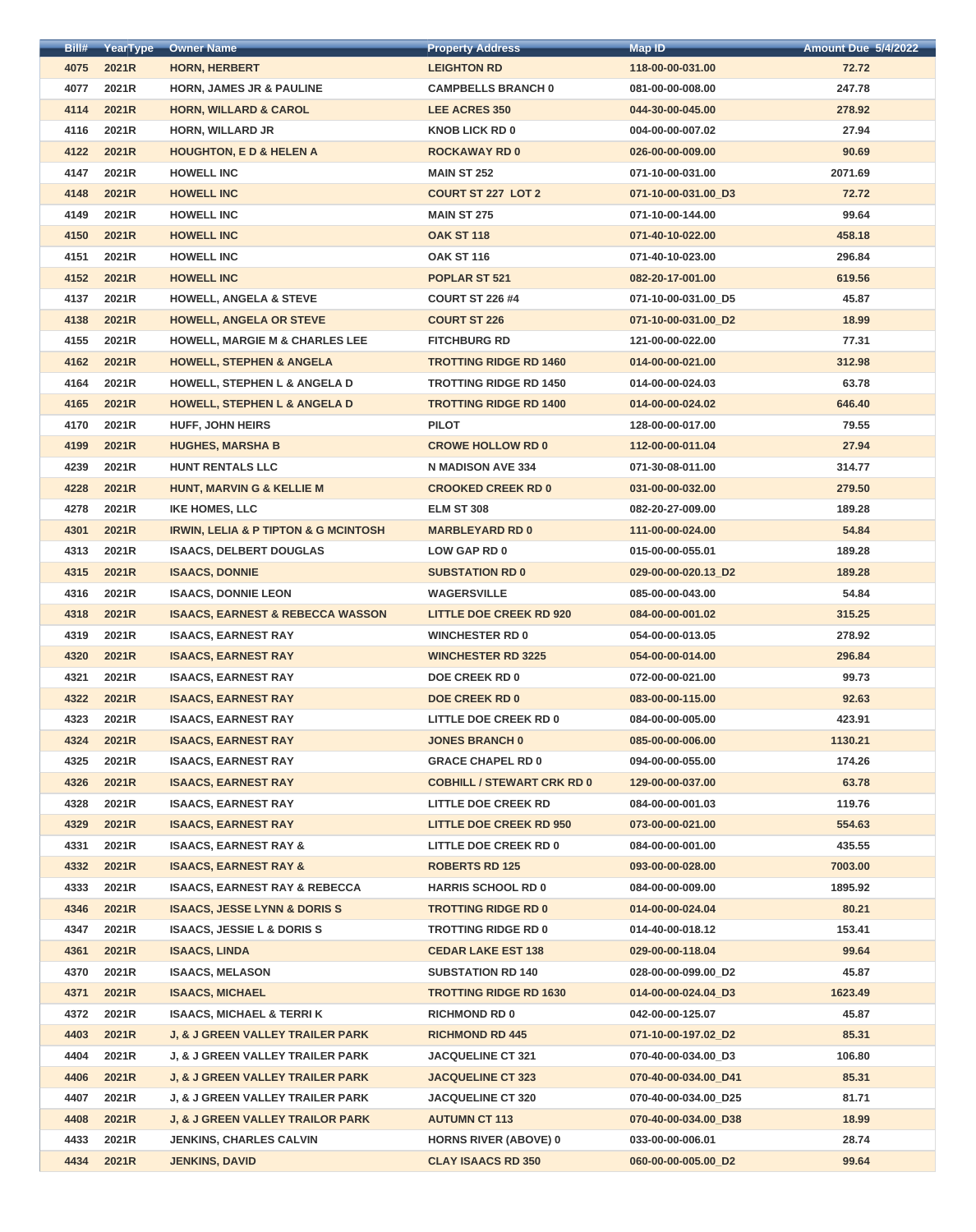| <b>BIII#</b> | <b>YearType</b> | <b>Owner Name</b>                               | <b>Property Address</b>             | Map ID               | <u>Amount Due 5/4/2022</u> |
|--------------|-----------------|-------------------------------------------------|-------------------------------------|----------------------|----------------------------|
| 4435         | 2021R           | <b>JENKINS, DAVID &amp; PAULA</b>               | <b>RED LICK RD 4405</b>             | 060-00-00-005.00     | 1507.27                    |
| 4436         | 2021R           | <b>JENKINS, DAVID &amp; PAULA</b>               | <b>RED LICK RD 4368</b>             | 060-00-00-006.00     | 197.38                     |
| 4445         | 2021R           | <b>JENKINS, RACHEL M</b>                        | <b>WALTON RD 1091</b>               | 032-00-00-011.00     | 583.69                     |
| 4449         | 2021R           | <b>JENKINS, TRACY EST</b>                       | <b>RED LICK RD 4364</b>             | 060-00-00-006.00_D2  | 63.78                      |
| 4454         | 2021R           | <b>JIMMY, NOLAND REALTY &amp; AUCTION</b>       | <b>JACQUELINE CT</b>                | 070-40-00-034.00_D52 | 90.69                      |
| 4488         | 2021R           | <b>JOHNSON, DONNIE &amp; CANDIX DANIEL</b>      | PEA RIDGE RD 1499                   | 043-00-00-063.00_D2  | 81.71                      |
| 4534         | 2021R           | <b>JOHNSON, LAVOTUS</b>                         | <b>BARNES MT RD 1185</b>            | 093-00-00-036.00     | 404.42                     |
| 4571         | 2021R           | <b>JOHNSON, SUE</b>                             | N PLUM ST 165                       | 071-30-12-001.00     | 406.17                     |
| 4601         | 2021R           | <b>JONES, DANNY</b>                             | OLD FOX RD 507                      | 039-00-00-022.00     | 117.57                     |
| 4653         | 2021R           | <b>JORDAN, GEORGE JR</b>                        | <b>RACETRACK RD 730</b>             | 024-00-00-040.00     | 617.73                     |
| 4654         | 2021R           | <b>JORDAN, JEFF</b>                             | <b>COPPERHEAD RD 40</b>             | 024-00-00-032.01_D2  | 45.87                      |
| 4675         | 2021R           | <b>KELLEY, BOBBIE JO &amp; JOHN T</b>           | <b>BONNIE LANE 130</b>              | 083-00-00-007.00     | 547.83                     |
| 4701         | 2021R           | <b>KELLY, JOHN P HEIRS</b>                      | <b>BINGHAM RD 0</b>                 | 086-00-00-015.00     | 151.62                     |
| 4717         | 2021R           | <b>KENNON, EMMA</b>                             | LITTLE HARDWICKS CREEK RD 2291 2291 | 078-00-00-018.00_D2  | 332.71                     |
| 4721         | 2021R           | <b>KENNON, PAUL</b>                             | <b>LITTLE HARDWICKS CR 0</b>        | 078-00-00-018.07     | 99.64                      |
| 4747         | 2021R           | <b>KERBY, CHRIS</b>                             | <b>CLAY ISAACS RD 55</b>            | 074-00-00-008.01     | 366.01                     |
| 4752         | 2021R           | <b>KERSEY, ROBERT &amp; CAROL EST</b>           | PEA RIDGE RD 1600                   | 043-00-00-047.00     | 547.83                     |
| 4756         | 2021R           | <b>KIBBEY, DORA R</b>                           | <b>WINCHESTER RD 8907</b>           | 024-00-00-006.00     | 135.49                     |
| 4764         | 2021R           | <b>KILBURN, JEFFREY</b>                         | <b>WINCHESTER RD 0</b>              | 054-00-00-007.01     | 189.81                     |
| 4765         | 2021R           | KILBURN, JEFFREY J                              | <b>WINCHESTER RD 3648</b>           | 054-00-00-007.00     | 836.52                     |
| 4766         | 2021R           | <b>KILBURN, RONALD J</b>                        | <b>COVEY RD 10</b>                  | 070-20-00-127.00     | 1193.23                    |
| 4801         | 2021R           | <b>KING, TOMMY</b>                              | <b>RICHMOND RD 0</b>                | 043-00-00-013.05     | 906.40                     |
| 4802         | 2021R           | <b>KING, TOMMY</b>                              | <b>TRAYLOR RD 152</b>               | 029-00-00-014.00     | 225.14                     |
| 4803         | 2021R           | <b>KING, TOMMY</b>                              | <b>RICHMOND RD 3965</b>             | 043-00-00-013.01     | 906.40                     |
| 4804         | 2021R           | <b>KING, TOMMY</b>                              | <b>RICHMOND RD 0</b>                | 043-00-00-013.12     | 422.35                     |
| 4805         | 2021R           | <b>KING, TOMMY</b>                              | <b>WEBB RD 645</b>                  | 027-00-00-016.01     | 583.69                     |
| 4811         | 2021R           | <b>KIRBY, DOUG &amp; LOU ANN</b>                | <b>RIDDELL CLEM RD 104</b>          | 043-40-00-051.00     | 996.04                     |
| 4812         | 2021R           | <b>KIRBY, DOUGLAS</b>                           | <b>HARDY RD 128</b>                 | 043-40-00-044.03     | 99.64                      |
| 4813         | 2021R           | <b>KIRBY, DOUGLAS</b>                           | <b>HARDY RD 128</b>                 | 043-40-00-044.03_D2  | 83.52                      |
| 4816         | 2021R           | <b>KIRBY, DOUGLAS W</b>                         | <b>N MADISON AVE 441</b>            | 071-30-04-023.00     | 332.71                     |
| 4820         | 2021R           | <b>KIRBY, GARY D</b>                            | <b>REGES RD 0</b>                   | 029-00-00-106.00     | 225.14                     |
| 4840         | 2021R           | <b>KIRK, NATALIE K &amp; CHRISTOPHER S</b>      | <b>NEW FOX RD 1827</b>              | 025-00-00-032.04_D2  | 458.18                     |
| 4841         | 2021R           | KIRK, NATALIE KAYE                              | <b>NEW FOX RD 1827</b>              | 025-00-00-032.04     | 45.87                      |
| 4882         | 2021R           | <b>KREIDLER, JOHN J JR</b>                      | <b>JENKINS BRANCH RD</b>            | 046-00-00-006.03     | 19.40                      |
| 4905         | 2021R           | <b>LAKES, ELDON &amp; EDNA</b>                  | <b>ELI SPARKS RD 867</b>            | 108-00-00-028.00     | 144.45                     |
| 4937         | 2021R           | LANE, MC                                        | <b>FITCHBURG 0</b>                  | 122-00-00-082.00     | 98.81                      |
| 4939         | 2021R           | <b>LANE, TOMMY G &amp; BERNITA K</b>            | <b>RICE STATION RD 1145</b>         | 043-00-00-019.00     | 547.83                     |
| 5023         | 2021R           | <b>LITTLE, LLOYD &amp; DEBORAH</b>              | <b>PATSY RD 1040</b>                | 130-00-00-004.08     | 99.64                      |
| 5037         | 2021R           | <b>LOGSDON, JEFF</b>                            | LOW GAP RD 1515                     | 015-00-00-056.00     | 63.78                      |
| 5038         | 2021R           | <b>LOGSDON, JEFF</b>                            | <b>DUG HILL RD 0</b>                | 017-00-00-005.02     | 36.87                      |
| 5039         | 2021R           | <b>LOGSDON, JEFF</b>                            | <b>DUG HILL RD 3827</b>             | 017-00-00-005.03     | 36.87                      |
| 5040         | 2021R           | <b>LOGSDON, JEFF &amp; MICHELLE GRAY</b>        | <b>DUG HILL RD 3827</b>             | 017-00-00-002.00     | 90.69                      |
| 5109         | 2021R           | <b>MACKEY, ANDREA</b>                           | <b>CONGELTON RD 110</b>             | 093-00-00-030.04     | 53.02                      |
| 5140         | 2021R           | <b>MANNING, ANNA</b>                            | <b>BARNES MT RD 0</b>               | 095-00-00-037.00     | 72.72                      |
| 5151         | 2021R           | <b>MANSFIELD, JERALDINE</b>                     | <b>PHYLLIS ANN CT 202</b>           | 028-00-00-069.06     | 1444.22                    |
| 5152         | 2021R           | <b>MANSFIELD, LUCILLE ANN EST</b>               | <b>CAMPBELLS BRANCH 228</b>         | 092-10-00-022.00     | 144.45                     |
| 5153         | 2021R           | <b>MANSFIELD, PEGGY &amp;</b>                   | <b>BROADWAY 299</b>                 | 071-30-12-014.00     | 359.57                     |
| 5154         | 2021R           | <b>MANSFIELD, PHYLLIS (CONRAD)</b>              | <b>MAIN ST 742</b>                  | 082-20-12-018.00     | 180.28                     |
| 5189         | 2021R           | <b>MARCUM, FARRIS</b>                           | <b>RIVER DR 355</b>                 | 071-40-01-005.00     | 2788.81                    |
| 5209         | 2021R           | <b>MARCUM, STEPHAN C</b>                        | <b>BROADWAY 263</b>                 | 071-30-08-001.00     | 637.48                     |
| 5210         | 2021R           | <b>MARCUM, TERESA OR</b>                        | <b>MARCUM RD 287</b>                | 087-00-00-025.00 D2  | 81.71                      |
| 5211         | 2021R           | <b>MARCUM, TIMOTHY JESS &amp; NATASHA MARIE</b> | <b>OPOSSUM RUN RD 0</b>             | 042-00-00-083.03     | 485.11                     |
| 5280         | 2021R           | <b>MATTINGLY, TONYA</b>                         | <b>BARNES MT RD 1345</b>            | 094-00-00-017.00     | 1444.22                    |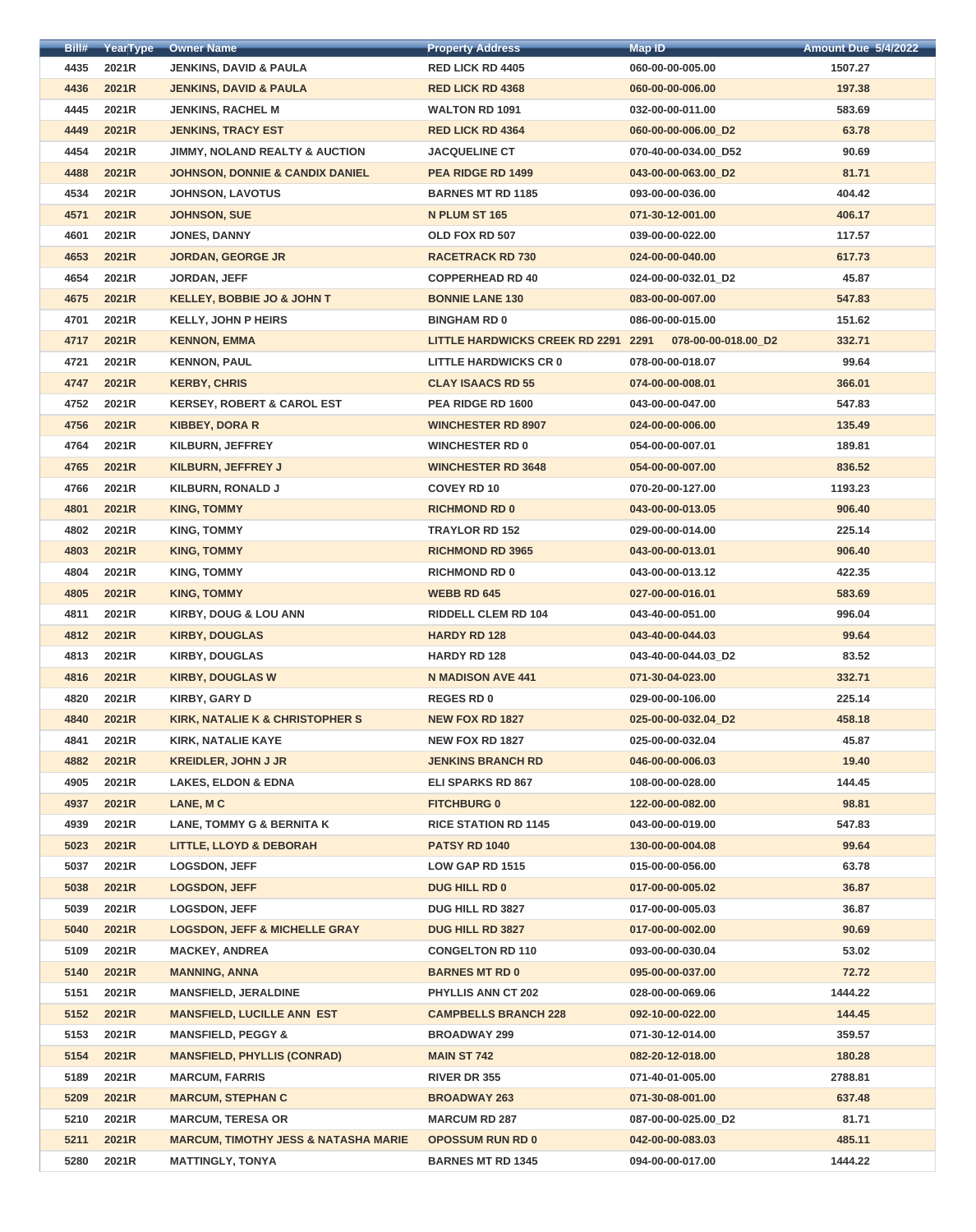| Bill# | YearType | <b>Owner Name</b>                             | <b>Property Address</b>         | <b>Map ID</b>        | <b>Amount Due 5/4/2022</b> |
|-------|----------|-----------------------------------------------|---------------------------------|----------------------|----------------------------|
| 5285  | 2021R    | <b>MAY, BRANDY</b>                            | <b>IDA GRACE RD 0</b>           | 057-00-00-022.06     | 27.94                      |
| 5286  | 2021R    | <b>MAY, BRANDY</b>                            | <b>IDA GRACE RD 360</b>         | 057-00-00-022.03     | 135.49                     |
| 5294  | 2021R    | <b>MAYNARD, PATRICIA</b>                      | <b>LEIGHTON RD 1630</b>         | 118-00-00-010.06     | 135.49                     |
| 5304  | 2021R    | <b>MAYS, ROBERT</b>                           | <b>SWEET LICK RD 440</b>        | 070-00-00-001.02_D8  | 45.87                      |
| 5312  | 2021R    | <b>MAYSE, WILMA &amp; LESTER</b>              | <b>OLD LANDING 0</b>            | 132-00-00-006.00     | 23.44                      |
| 5317  | 2021R    | <b>MCBRATNEY, ROBERT M &amp; GEORGIA</b>      | <b>HIGH ST 240</b>              | 082-20-06-001.02     | 189.28                     |
| 5329  | 2021R    | <b>MCCLURE, PAMELA F &amp; JAMES F</b>        | <b>LITTLE BUCK CREEK RD 805</b> | 106-00-00-020.00     | 375.51                     |
| 5354  | 2021R    | <b>MCFARLIN, JIMMIE &amp; ANN</b>             | <b>KIRKLAND AVE 1632</b>        | 083-00-00-074.00     | 956.55                     |
| 5380  | 2021R    | <b>MCGEE, TIMOTHY</b>                         | <b>SUGAR HOLLOW RD 0</b>        | 072-00-00-027.00     | 123.60                     |
| 5381  | 2021R    | <b>MCGEE, TIMOTHY</b>                         | <b>MT ABOVE SUGAR HOLLOW 0</b>  | 072-00-00-025.00     | 103.38                     |
| 5382  | 2021R    | <b>MCGEE, TIMOTHY RICE</b>                    | <b>CANTER RD</b>                | 072-00-00-020.00     | 877.53                     |
| 5384  | 2021R    | <b>MCGEHEE, JAMES VERNON</b>                  | <b>COTTAGE FURNACE 0</b>        | 101-00-00-013.00     | 401.82                     |
| 5394  | 2021R    | <b>MCINTOSH, ARTHUR E</b>                     | <b>DAISY LN 175</b>             | 082-00-00-046.00_D2  | 445.63                     |
| 5431  | 2021R    | <b>MCINTOSH, GLEN</b>                         | <b>CLEARCREEK RD 0</b>          | 057-00-00-047.00     | 45.87                      |
| 5432  | 2021R    | <b>MCINTOSH, GLENN &amp; GEORGIA K</b>        | <b>CLEARCREEK RD 0</b>          | 057-10-00-081.00     | 27.94                      |
| 5439  | 2021R    | <b>MCINTOSH, JENNIFER M</b>                   | N MADISON/RIDDELL ST 0          | 071-30-04-024.02     | 27.94                      |
| 5462  | 2021R    | <b>MCINTOSH, RAY &amp; LAURA</b>              | <b>FURNACE JCT RD 2395</b>      | 112-00-00-028.00     | 99.64                      |
| 5468  | 2021R    | <b>MCINTOSH, ROSETTA</b>                      | <b>GLYNN CT 25</b>              | 058-10-00-092.00_D26 | 117.57                     |
| 5469  | 2021R    | <b>MCINTOSH, ROY</b>                          | <b>COW CREEK 0</b>              | 082-00-00-005.00     | 15.34                      |
| 5475  | 2021R    | <b>MCINTOSH, SAMMY &amp; MARIE</b>            | <b>EVERGREEN DR 222</b>         | 071-30-04-031.00     | 359.57                     |
| 5480  | 2021R    | <b>MCINTOSH, TARA</b>                         | <b>WHITE PINE LN 95</b>         | 112-00-00-025.00     | 605.21                     |
| 5482  | 2021R    | <b>MCINTOSH, TIMOTHY D</b>                    | <b>CLEAR CREEK</b>              | 057-10-00-082.00     | 27.94                      |
| 5485  | 2021R    | <b>MCINTOSH, WILLIAM S &amp; JENNIFER</b>     | <b>N MADISON AVE 433</b>        | 071-30-04-025.00     | 368.55                     |
| 5493  | 2021R    | <b>MCKINNEY, ADRIAN &amp; LOU CATHERIN</b>    |                                 | 094-00-00-010.00     | 314.77                     |
| 5553  | 2021R    | <b>MCKINNEY, TRACEY</b>                       | <b>ELI SPARKS RD</b>            | 108-00-00-010.01     | 117.57                     |
| 5554  | 2021R    | <b>MCKINNEY, WILLIAM G</b>                    |                                 | 107-00-00-038.00     | 135.49                     |
| 5616  | 2021R    | <b>MILLER, ANTHONY &amp; BARDALES REINA</b>   | <b>BROADWAY 538</b>             | 071-40-09-005.01     | 296.84                     |
| 5619  | 2021R    | <b>MILLER, CAROLYN &amp; DOUG</b>             | <b>OPOSSUM RUN RD 1950</b>      | 028-00-00-060.00_D2  | 440.28                     |
| 5628  | 2021R    | <b>MILLER, FLOYD &amp; BLANCHE</b>            | <b>PRYSE RD 1302</b>            | 116-00-00-015.00     | 308.06                     |
| 5639  | 2021R    | <b>MILLER, JEFF &amp; SELENA</b>              | <b>JODI LANE 0</b>              | 029-00-00-167.15     | 160.60                     |
| 5684  | 2021R    | <b>MITCHELL, CHRISTOPHER &amp; ERICA</b>      | <b>WHITE OAK RD 940</b>         | 069-00-00-026.00     | 762.97                     |
| 5687  | 2021R    | <b>MITCHELL, ERICA J &amp; CHRISTOPHER R</b>  | <b>WHITE OAK RD 0</b>           | 069-00-00-024.00     | 386.48                     |
| 5691  | 2021R    | <b>MLW &amp; LC &amp; JT PROPERTIES LLC</b>   | <b>RUBY LANE 141</b>            | 056-00-00-053.00     | 1408.35                    |
| 5700  | 2021R    | <b>MOORE, AUSTIN BRADLEY &amp; MICHAELA E</b> | <b>REGES RD 1402</b>            | 029-00-00-177.00_D2  | 225.14                     |
| 5723  | 2021R    | <b>MOORE, PAUL E &amp; CAROLYN</b>            | <b>KIRKLAND AVE 204</b>         | 071-30-15-021.00     | 727.12                     |
| 5739  | 2021R    | <b>MORELAND, ANTHONY</b>                      | <b>JENKINS BRANCH RD 498</b>    | 046-00-00-006.04     | 138.84                     |
| 5740  | 2021R    | <b>MORELAND, DAVID</b>                        | <b>MAIN ST 826</b>              | 082-20-06-025.00     | 225.14                     |
| 5741  | 2021     | <b>MORELAND, DAVID</b>                        | <b>FURNACE JCT RD 1020</b>      | 113-00-00-016.00     | 10.28                      |
| 5784  | 2021R    | <b>MORRIS, SHARON L</b>                       | <b>WINCHESTER RD 4370</b>       | 054-00-00-013.04_D4  | 27.94                      |
| 5793  | 2021P    | <b>MOUNTAIN, ADVENTURES FRESH PROD</b>        | <b>RIVER DR</b>                 |                      | 176.82                     |
| 5814  | 2021R    | <b>MULLINS, JOHN &amp; ROBERTA</b>            | <b>CONGELTON RD 535</b>         | 094-00-00-004.00     | 99.64                      |
| 5816  | 2021R    | <b>MULLINS, KENNETH</b>                       | <b>MACEDONIA RD 75</b>          | 118-00-00-010.07     | 45.87                      |
| 5871  | 2021R    | <b>MUNCY, JAMES JR</b>                        | <b>KIRKLAND AVE 214</b>         | 071-30-15-045.00     | 547.83                     |
| 5875  | 2021R    | <b>MUNCY, SARAH &amp; HENDERSON SYDNEY</b>    | <b>FAMILY CIRCLE 501</b>        | 057-10-00-006.04     | 1040.82                    |
| 5876  | 2021R    | <b>MUNCY, SARAH A</b>                         | <b>LOUISE CT 104</b>            | 070-40-00-027.00     | 278.92                     |
| 5877  | 2021R    | <b>MUNCY, VICKIE</b>                          | <b>CLEARVIEW DR 0</b>           | 070-20-00-065.00     | 90.69                      |
| 5881  | 2021R    | <b>MURPHY, CONNIE</b>                         | N PLUM ST 143                   | 071-30-11-017.00     | 332.71                     |
| 5886  | 2021R    | <b>MURPHY, ELMER &amp; TERESA HAMM</b>        | <b>NEW FOX RD 4063</b>          | 012-00-00-008.02     | 99.64                      |
| 5897  | 2021R    | <b>MURPHY, WILLIAM &amp; SHERRY</b>           | <b>LINCOLN AVE 170</b>          | 071-20-00-039.00     | 99.64                      |
| 5900  | 2021R    | <b>MYERS, ANDY</b>                            | <b>IRONWORKS RD 504</b>         | 038-00-00-031.01     | 144.45                     |
| 5923  | 2021R    | <b>NEAL, BESSIEL</b>                          | <b>ARMOUR ST 201</b>            | 071-30-04-011.00     | 27.94                      |
| 5940  | 2021R    | <b>NEAL, DANNY &amp; CORY</b>                 | <b>JACQUELINE CT 328</b>        | 070-40-00-034.00_D24 | 153.41                     |
| 5941  | 2021R    | <b>NEAL, DANNY RAY LIFE EST</b>               | <b>CAMPBELLS BRANCHO</b>        | 092-00-00-003.00     | 45.87                      |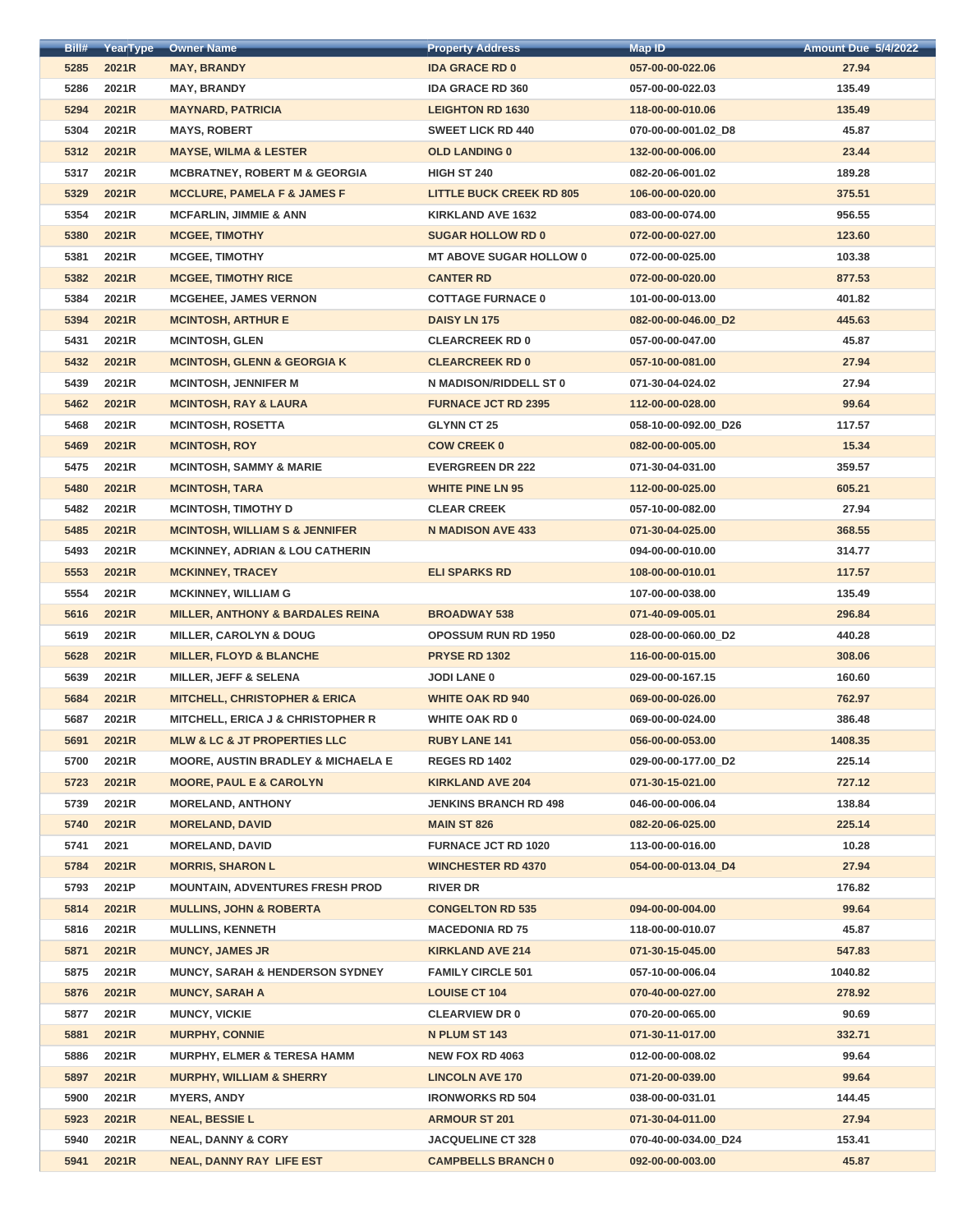| <u> ВПІ#</u> | YearType | <b>Owner Name</b>                            | <b>Property Address</b>        | <b>Map ID</b>        | <b>Amount Due 5/4/2022</b> |
|--------------|----------|----------------------------------------------|--------------------------------|----------------------|----------------------------|
| 5945         | 2021R    | <b>NEAL, FAIRLEY</b>                         |                                | 082-20-29-006.00     | 53.02                      |
| 5946         | 2021R    | <b>NEAL, FAIRLEY H &amp; RACHEL IRENE</b>    | <b>3RD ST 304</b>              | 082-20-29-007.00     | 834.67                     |
| 5973         | 2021R    | <b>NEAL, SARA A</b>                          | <b>BARNES MT RD 1064</b>       | 094-00-00-008.00 D2  | 207.20                     |
| 6021         | 2021R    | <b>NEWMAN, NATASHA</b>                       | <b>STACY LANE RD 1431</b>      | 057-00-00-022.01_D2  | 108.58                     |
| 6094         | 2021R    | <b>NOE, JAMES STEPHEN &amp; OTHERS</b>       | <b>FITCHBURG RD 0</b>          | 114-00-00-005.00     | 127.42                     |
| 6095         | 2021R    | <b>NOE, PAM</b>                              | <b>SUBSTATION RD 625</b>       | 028-00-00-011.00_D3  | 27.94                      |
| 6096         | 2021R    | <b>NOE, PAMELA JEAN -LIFE EST-</b>           | <b>FITCHBURG RD 685</b>        | 114-00-00-003.00     | 297.33                     |
| 6098         | 2021R    | <b>NOEL, DERRICK &amp; MELINDA</b>           | <b>SPOUT SPRINGS RD 3049</b>   | 065-00-00-004.00     | 547.83                     |
| 6116         | 2021R    | <b>NOLAND, JAMES B</b>                       | <b>JACQUELINE CT 325</b>       | 070-40-00-034.00_D55 | 135.49                     |
| 6124         | 2021R    | <b>NOLAND, JIMMY</b>                         | <b>NOLAND CT 217</b>           | 070-40-00-034.00_D23 | 135.49                     |
| 6167         | 2021R    | <b>NOLEN, WILLIAM L &amp; JEANETTE L</b>     |                                | 134-00-00-003.00     | 465.23                     |
| 6172         | 2021R    | <b>NORTH, IRVINE APTS #3</b>                 | <b>WINCHESTER RD 1100</b>      | 070-20-00-049.05     | 8113.37                    |
| 6186         | 2021R    | <b>NORTON, VICKY</b>                         | <b>BARNES MT RD 5195</b>       | 107-00-00-051.00_D2  | 278.92                     |
| 6193         | 2021R    | <b>NUNNELLEY, JAMES M &amp; MARILYN</b>      | <b>JOHN RAWLINS RD 380</b>     | 070-10-00-011.05     | 637.48                     |
| 6215         | 2021R    | <b>OFFICER, STEVEN &amp; SUSIE A</b>         | <b>DANIELS ADD 434</b>         | 082-20-21-004.00     | 153.41                     |
| 6254         | 2021R    | <b>OLSON, PATRICK D &amp; SHANNON M</b>      | <b>SANDHILL RD 2485</b>        | 041-00-00-025.00     | 2986.00                    |
| 6274         | 2021R    | <b>OSBORNE, LINDA K &amp; WADE</b>           | <b>DOE CREEK RD 1652</b>       | 083-00-00-018.00     | 189.28                     |
| 6317         | 2021R    | <b>PAQUIN, CINDY</b>                         | <b>LOW GAP RD 633</b>          | 016-00-00-018.00_D2  | 422.35                     |
| 6328         | 2021R    | <b>PARKS, BESSIE</b>                         | <b>BOND ST 209</b>             | 057-30-00-070.00     | 332.71                     |
| 6333         | 2021R    | <b>PARKS, SHARON K</b>                       | DRY BRANCH RD 2061             | 068-00-00-016.02     | 520.97                     |
| 6401         | 2021R    | <b>PATTON, MISTY</b>                         | DRY BRANCH RD 2053             | 068-00-00-016.00_D2  | 63.78                      |
| 6422         | 2021R    | <b>PERKINS, TERESA</b>                       | <b>SPOUT SPRINGS RD 5025</b>   | 064-00-00-009.00     | 3309.69                    |
| 6515         | 2021R    | <b>PLOWMAN, STEVIE</b>                       | <b>OLD LANDING 290</b>         | 083-00-00-120.00 D2  | 99.64                      |
| 6518         | 2021R    | <b>PLOWMAN, TIM</b>                          | <b>OLD LANDING RD 145</b>      | 083-00-00-072.00 D2  | 99.64                      |
| 6533         | 2021R    | <b>PLYMAN, DAPHNE</b>                        | <b>REGES RD 1395</b>           | 029-00-00-120.02     | 530.80                     |
| 6538         | 2021R    | POE, CHRISTIE                                | <b>SPOUT SPRINGS RD 2002</b>   | 052-00-00-019.05     | 1265.48                    |
| 6552         | 2021R    | <b>POWELL, CHARLES</b>                       | <b>NOLAND CREEK RD 3003</b>    | 011-00-00-018.06_D3  | 99.64                      |
| 6560         | 2021R    | <b>POWELL, EARL</b>                          | <b>ELMER RICHARDSON RD 255</b> | 028-00-00-080.00_D2  | 54.84                      |
| 6561         | 2021R    | <b>POWELL, EARL</b>                          | <b>ELMER RICHARDSON RD 157</b> | 028-00-00-079.01     | 619.56                     |
| 6562         | 2021R    | <b>POWELL, EARL</b>                          | <b>ELMER RICHARDSON RD 157</b> | 028-00-00-079.01_D2  | 225.14                     |
| 6595         | 2021R    | <b>POWER, CHERYL</b>                         | <b>TROTTING RIDGE RD 1020</b>  | 028-00-00-086.23     | 368.55                     |
| 6631         | 2021R    | <b>PROFITT, WALTER</b>                       | <b>GREY CEMETERY RD</b>        | 103-00-00-023.00     | 72.72                      |
| 6632         | 2021R    | <b>PROFITT, WALTER L</b>                     | <b>GREY CEMTERY RD</b>         | 103-00-00-024.00     | 45.87                      |
| 6659         | 2021R    | <b>PUCKETT, DORIS HARDY</b>                  | <b>HARDY RD 190</b>            | 043-40-00-046.00_D2  | 54.84                      |
| 6676         | 2021R    | <b>PUCKETT, GERRY &amp; PATRICIA</b>         | OLD FOX RD 480                 | 039-00-00-020.00     | 278.92                     |
| 6677         | 2021R    | <b>PUCKETT, GERRY &amp; PATRICIA</b>         | <b>OLD FOX RD 500</b>          | 039-00-00-021.00     | 153.41                     |
| 6710         | 2021R    | <b>PUCKETT, MARILYN</b>                      | <b>WAGERS MTN 910</b>          | 103-00-00-006.00_D2  | 278.92                     |
| 6714         | 2021R    | <b>PUCKETT, PATRICIA</b>                     | OLD FOX RD 440                 | 039-00-00-019.00     | 63.78                      |
| 6737         | 2021R    | <b>PUCKETT, WILLIAM &amp; PAULINE</b>        | <b>E CHAMBERLAIN 815</b>       | 082-20-06-006.00     | 135.49                     |
| 6756         | 2021R    | <b>PYLES, TERRY</b>                          | <b>BLANCHE CT 52</b>           | 058-10-00-092.00_D22 | 27.94                      |
| 6813         | 2021R    | <b>RAWLINS, FLORA</b>                        | N PLUM ST 156                  | 071-30-08-016.00     | 189.28                     |
| 6834         | 2021R    | <b>RAY, CRYSTAL</b>                          | <b>LAUREL ST 529</b>           | 070-20-02-001.00     | 153.41                     |
| 6842         | 2021R    | <b>REECE, DAVID MRS</b>                      | <b>ELI SPARKS RD 0</b>         | 108-00-00-013.00     | 155.89                     |
| 6870         | 2021R    | <b>REED, JOHN</b>                            | <b>SWEET LICK RD 520</b>       | 070-00-00-001.02_D4  | 81.71                      |
| 6872         | 2021R    | <b>REED, RICK &amp; CHRISSY</b>              | DRY RIDGE RD 679               | 054-00-00-029.00_D2  | 189.28                     |
| 6937         | 2021R    | <b>RICHARDSON, DAVID &amp; BURTON TERESA</b> | <b>SPOUT SPRINGS RD 982</b>    | 052-00-00-003.02 D2  | 54.84                      |
| 6974         | 2021R    | <b>RICHARDSON, JAMIE R</b>                   | <b>SANDHILL RD 2316</b>        | 041-00-00-016.02     | 709.19                     |
| 7015         | 2021R    | <b>RICHARDSON, ROBERT D &amp; JANAS</b>      | <b>SANDHILL CHURCH RD 41</b>   | 042-00-00-040.00     | 341.69                     |
| 7026         | 2021R    | <b>RICHARDSON, TONYAL</b>                    | <b>COBHILL RD 1690</b>         | 122-00-00-002.01     | 727.12                     |
| 7067         | 2021R    | <b>RIDDELL ENTERPRISES INC</b>               | <b>N MADISON AVE 252</b>       | 071-30-08-002.00     | 816.75                     |
| 7049         | 2021R    | <b>RIDDELL, CORNELL &amp; CATHERINE</b>      | <b>PEA RIDGE RD 0</b>          | 043-40-00-056.00     | 27.94                      |
| 7156         | 2021R    | <b>RIDDELL, RICHARD &amp; LORETTA</b>        | <b>HOYS FORK RD 0</b>          | 044-00-00-010.02     | 90.69                      |
| 7165         | 2021R    | <b>RIDDELL, SAMUEL DAVID</b>                 | <b>SUBSTATION RD 769</b>       | 028-00-00-013.02     | 45.87                      |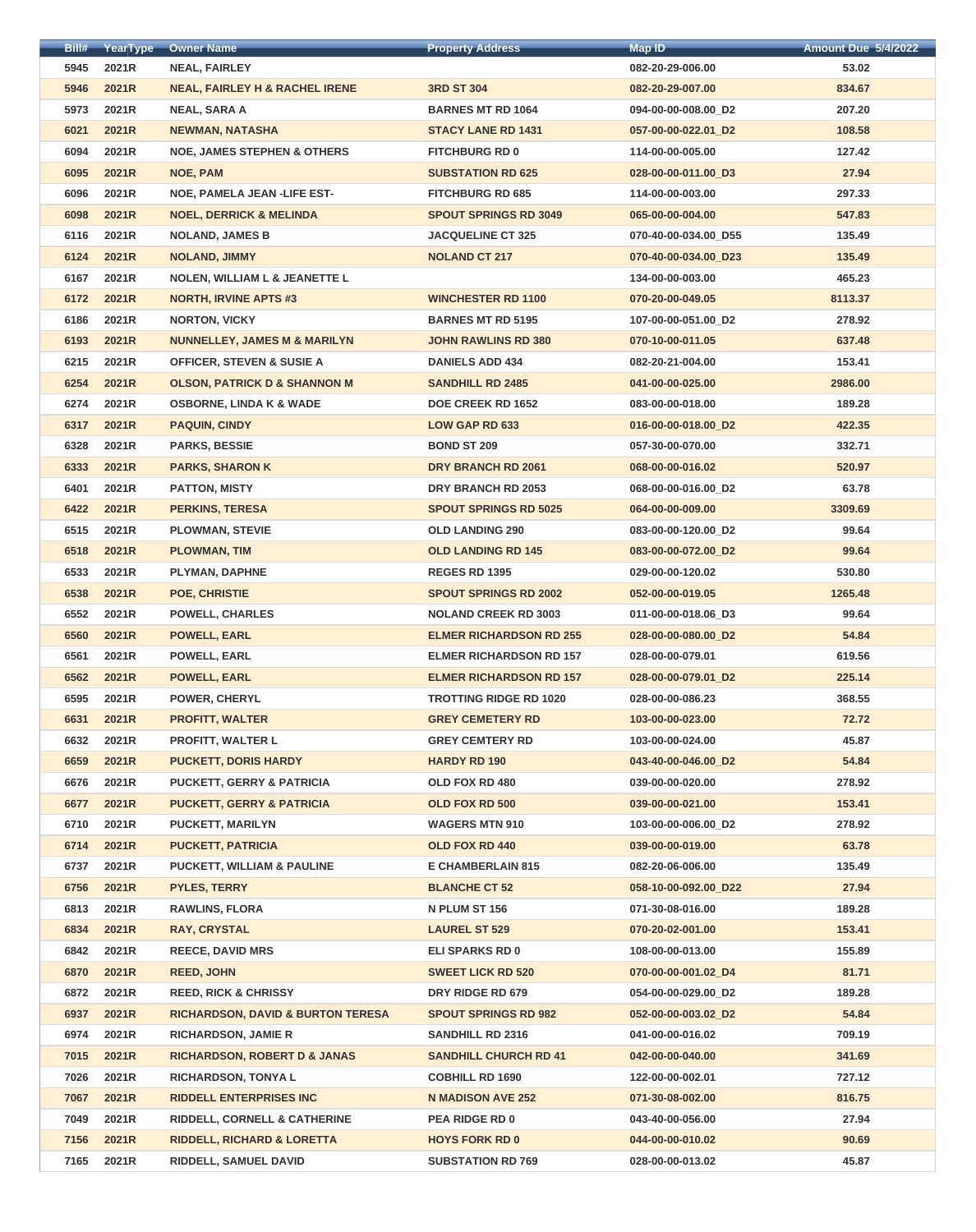| Bill# | YearType | <b>Owner Name</b>                                | <b>Property Address</b>        | <b>Map ID</b>        | <b>Amount Due 5/4/2022</b> |
|-------|----------|--------------------------------------------------|--------------------------------|----------------------|----------------------------|
| 7171  | 2021R    | <b>RIDDELL, SONDRA</b>                           | <b>BARNES MT RD 0</b>          | 094-00-00-030.02     | 117.57                     |
| 7174  | 2021R    | <b>RIDDELL, THOMAS DWAINE</b>                    | POPLAR ST 407                  | 082-20-20-003.00     | 449.25                     |
| 7176  | 2021R    | <b>RIDDELL, TIMOTHY</b>                          | <b>STACY LANE RD</b>           | 057-00-00-044.00     | 18.99                      |
| 7214  | 2021R    | <b>RISON, STANLEY &amp; CINDY</b>                | <b>FURNACE JCT RD 5847</b>     | 120-00-00-019.00_D2  | 201.08                     |
| 7216  | 2021R    | <b>RITCHIE, DENZIL</b>                           | <b>RACETRACK RD 855</b>        | 024-00-00-037.00_D2  | 368.55                     |
| 7217  | 2021R    | <b>RITCHIE, DENZIL &amp; JODI TUCKER</b>         | <b>RACETRACK RD 855</b>        | 024-00-00-037.00     | 135.49                     |
| 7293  | 2021R    | <b>ROBINSON, MITCHELL &amp; MELISSA</b>          | <b>TURPIN RIDGE RD 902</b>     | 015-00-00-049.04_D2  | 36.87                      |
| 7299  | 2021R    | <b>ROGERS, ANTHONY</b>                           | <b>DANIELS ADD 409</b>         | 082-20-23-009.00     | 305.84                     |
| 7309  | 2021R    | <b>ROGERS, CLIVE &amp; SHUMATES</b>              | <b>ROSSES CREEK 0</b>          | 109-00-00-003.00     | 127.16                     |
| 7310  | 2021R    | <b>ROGERS, DANIEL</b>                            | <b>WATSON RIDGE RD 3940</b>    | 120-00-00-031.00_D2  | 99.64                      |
| 7368  | 2021R    | <b>ROGERS, SARA MICHELLE SUSAN &amp;</b>         | <b>MEADOWS LN 15</b>           | 120-00-00-024.00     | 1175.29                    |
| 7427  | 2021R    | <b>ROSE, HEATHER</b>                             | <b>EADES DR 221</b>            | 068-00-00-035.02_D2  | 422.35                     |
| 7462  | 2021R    | <b>ROSE, RODERIC F JR</b>                        | <b>BROADWAY 422</b>            | 071-40-04-012.00     | 816.75                     |
| 7467  | 2021R    | <b>ROSE, TROY JASON</b>                          | <b>BLUE RUN RD 260</b>         | 028-00-00-072.00     | 370.36                     |
| 7476  | 2021R    | <b>ROSE, WESLEY N-EST-</b>                       | <b>WINSTON RD 270</b>          | 029-00-00-147.00     | 368.55                     |
| 7477  | 2021R    | <b>ROSE, WESLEY N-EST-</b>                       | <b>WINSTON RD 270</b>          | 029-00-00-149.00     | 368.55                     |
| 7478  | 2021R    | <b>ROSE, WILLIAM &amp; CORNELL</b>               | <b>RED LICK RD 7040</b>        | 047-00-00-018.00_D2  | 54.84                      |
| 7487  | 2021R    | <b>ROSS, WILLIAM C &amp; SHIRLEY</b>             | <b>GLYNN CT 35</b>             | 058-10-00-092.00_D13 | 81.71                      |
| 7562  | 2021R    | <b>SCHNITTKER, FRED &amp; JUDY LAND CONTRACT</b> | <b>MCDOWELL CEM RD 101</b>     | 080-00-00-009.02     | 1354.59                    |
| 7576  | 2021R    | <b>SCOTT, WAYNE</b>                              | <b>LITTLE ROCK RD 305</b>      | 017-00-00-017.00     | 1121.25                    |
| 7577  | 2021R    | <b>SCOTTS HOME RESTORATION LLC</b>               | <b>GENEVA AVE 0</b>            | 070-40-00-043.13     | 198.27                     |
| 7578  | 2021R    | <b>SCOTTS HOME RESTORATION LLC</b>               | <b>GENEVA AVE 0</b>            | 070-40-00-043.15     | 287.87                     |
| 7606  | 2021R    | <b>SEIFER, RUTH-EST-</b>                         | <b>COW CREEK RD 0</b>          | 101-00-00-007.01 D3  | 47.65                      |
| 7609  | 2021R    | <b>SEMINOFF, GREG</b>                            | DRY BRANCH RD 0                | 068-00-00-027.01     | 135.49                     |
| 7685  | 2021R    | <b>SHREE HARSIDDHI KRUPA LLC</b>                 | <b>RICHMOND RD 905</b>         | 057-30-00-041.00     | 21523.33                   |
| 7710  | 2021R    | <b>SINGER, SHAWN</b>                             | <b>STEPHENSON RD</b>           | 023-00-00-008.00     | 208.16                     |
| 7718  | 2021R    | <b>SKIERSKI, THOMAS J &amp; JESSIE L</b>         | <b>ELMER RICHARDSON RD 100</b> | 028-00-00-079.04     | 1533.86                    |
| 7735  | 2021R    | <b>SMITH, ANTHONY</b>                            | <b>RICE STATION RD 680</b>     | 042-00-00-119.00     | 368.55                     |
| 7739  | 2021R    | <b>SMITH, BILLY &amp; GLADYS</b>                 | <b>IDA GRACE 94</b>            | 057-00-00-023.06_D2  | 189.28                     |
| 7755  | 2021R    | <b>SMITH, GLADYS</b>                             | <b>IDA GRACE RD 92</b>         | 057-00-00-023.06_D3  | 144.45                     |
| 7769  | 2021R    | <b>SMITH, JOHN &amp; NORA</b>                    | <b>OAK VALLEY 142</b>          | 080-10-00-022.00     | 368.55                     |
| 7791  | 2021R    | <b>SMITH, SHAWNA R</b>                           | <b>LINCOLN AVE 255</b>         | 072-10-00-004.01     | 225.14                     |
| 7820  | 2021R    | <b>SMYTH, PHILLIP C</b>                          | <b>BROADWAY 423</b>            | 071-40-00-018.00     | 511.98                     |
| 7826  | 2021R    | <b>SNOWDEN, ALISA</b>                            | <b>WHITE OAK RD 2401</b>       | 080-10-00-026.02     | 1444.22                    |
| 7881  | 2021R    | <b>SPARKS, BRADLEY &amp; SHONDA</b>              | <b>HARRIS SCHOOL RD</b>        | 084-00-00-010.00     | 67.67                      |
| 7886  | 2021R    | <b>SPARKS, DANNY ETAL</b>                        | <b>COBHILL RD 0</b>            | 130-00-00-004.03     | 63.78                      |
| 7897  | 2021R    | <b>SPARKS, EDDIE</b>                             | <b>NOLAND CT 220</b>           | 070-40-00-034.00_D33 | 44.06                      |
| 7901  | 2021R    | <b>SPARKS, GEORGE &amp; VINA</b>                 | <b>SUBSTATION RD 165</b>       | 029-00-00-030.00     | 135.49                     |
| 7964  | 2021R    | <b>SPICER, DARLENE</b>                           | <b>PRYSE RD 920</b>            | 116-00-00-004.00     | 404.42                     |
| 7979  | 2021R    | <b>SPIVEY, DENA</b>                              | <b>TURNER AVE 306</b>          | 071-30-14-007.01     | 99.64                      |
| 7986  | 2021R    | <b>SPIVEY, VELDIE</b>                            | <b>WALTON RD 1265</b>          | 032-00-00-007.02     | 727.12                     |
| 8025  | 2021R    | <b>STAMPER, BENNY RAY</b>                        | <b>SPOUT SPRINGS RD 0</b>      | 066-00-00-006.01     | 153.41                     |
| 8031  | 2021R    | <b>STAMPER, CHARLES &amp; RUTH</b>               |                                | 052-00-00-036.01     | 637.48                     |
| 8032  | 2021R    | <b>STAMPER, CHARLES THOMAS &amp;</b>             | <b>WOLFINBARGER LANE 80</b>    | 041-00-00-065.13     | 897.40                     |
| 8033  | 2021R    | <b>STAMPER, CHRISTOPHER</b>                      | <b>OB STAMPER RD 65</b>        | 066-00-00-006.01_D2  | 117.57                     |
| 8034  | 2021R    | <b>STAMPER, CLARENCE</b>                         | O B STAMPER RD 431             | 066-00-00-018.00     | 117.57                     |
| 8038  | 2021R    | <b>STAMPER, ESTHER</b>                           | <b>SANDHILL RD 542</b>         | 042-00-00-004.08_D2  | 27.94                      |
| 8061  | 2021R    | <b>STAMPER, ROY &amp; SYLVIA</b>                 | <b>PATSY RD 105</b>            | 122-00-00-039.00     | 321.94                     |
| 8094  | 2021R    | <b>STEPP, JASON</b>                              | <b>SARVICE HOLLOW RD 36</b>    | 108-00-00-024.01_D3  | 99.64                      |
| 8106  | 2021R    | <b>STEVENS, BIRCH J</b>                          | <b>LEIGHTON RD 0</b>           | 107-00-00-074.00     | 44.06                      |
| 8111  | 2021R    | <b>STEVENS, DALE &amp; SHIRLEY</b>               | <b>ST TIMOTHYS RD 65</b>       | 118-00-00-004.00     | 296.84                     |
| 8117  | 2021R    | <b>STEVENS, JOHN JR</b>                          | <b>LEIGHTON-STEVENS CEM RD</b> | 118-00-00-017.00     | 151.77                     |
| 8118  | 2021R    | <b>STEVENS, JOHN JR</b>                          | <b>MACEDONIA RD 0</b>          | 118-00-00-017.01     | 368.55                     |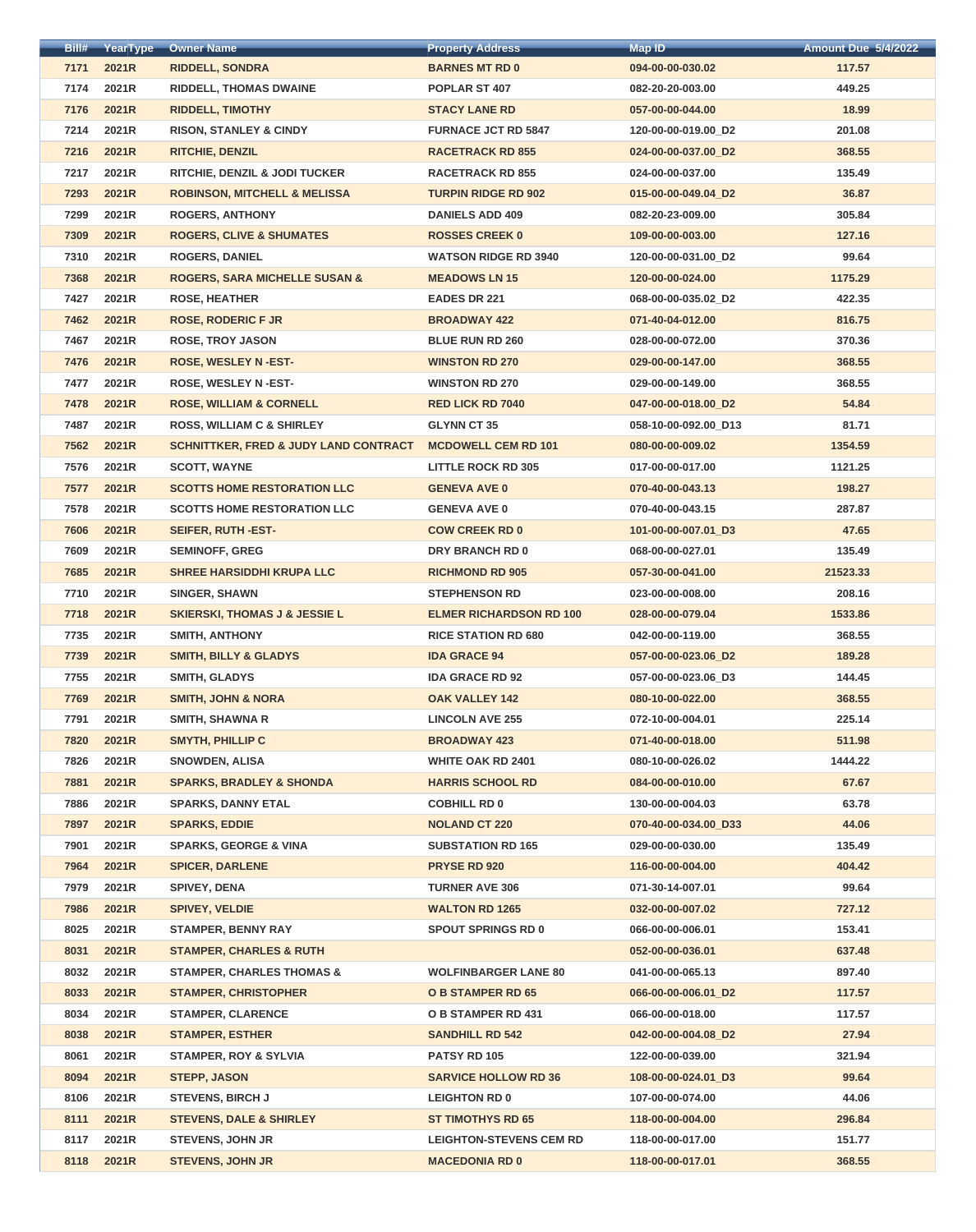| <u>ВШ#</u> | <b>YearType</b> | <b>Owner Name</b>                                | <b>Property Address</b>             | Map ID <sup>.</sup>       | <b>Amount Due 5/4/2022</b> |
|------------|-----------------|--------------------------------------------------|-------------------------------------|---------------------------|----------------------------|
| 8129       | 2021R           | <b>STEVENS, STELLA</b>                           | <b>MACEDONIA RD 240</b>             | 118-00-00-015.00          | 137.28                     |
| 8168       | 2021R           | <b>STEWART, RAYMOND M JR &amp; MARSHA</b>        | <b>RACETRACK RD 620</b>             | 023-00-00-005.03          | 816.75                     |
| 8198       | 2021R           | <b>STONE, LEWIS HEIRS</b>                        | <b>N STACY LANE 0</b>               | 057-30-00-115.00          | 92.47                      |
| 8224       | 2021R           | <b>SWIM, DENA &amp; RUSS</b>                     | <b>STAR MT DR 111</b>               | 071-30-12-015.07          | 2878.44                    |
| 8257       | 2021R           | <b>TAYLOR, AMANDA S</b>                          | <b>PEYTON AVE 128</b>               | 071-40-03-026.00          | 368.55                     |
| 8261       | 2021R           | <b>TAYLOR, BILLY M</b>                           | <b>MEADOWLARK BOTTOMS RD 50</b>     | 080-10-00-039.00          | 511.98                     |
| 8305       | 2021R           | <b>TERRY, LEONARD</b>                            | <b>RED LICK RD 3817</b>             | 074-00-00-020.00_D2       | 36.87                      |
| 8318       | 2021R           | <b>TEVIS, MELISSA</b>                            | <b>ROSEMONT RD 210</b>              | 005-00-00-020.00          | 99.64                      |
| 8352       | 2021R           | <b>THACKER, RYAN</b>                             | <b>COURTNEY BLYTHE RD 11</b>        | 120-00-00-019.00_D4       | 90.69                      |
| 8356       | 2021R           | <b>THARP, ARVEL D</b>                            | <b>NOLAND CREEK/NEW FOX 0</b>       | 024-00-00-054.00          | 283.29                     |
| 8363       | 2021R           | <b>THOMAS, AMY FAUSTE</b>                        | <b>WEBB RD 385</b>                  | 041-00-00-041.00          | 637.48                     |
| 8383       | 2021R           | <b>THOMAS, JENNA &amp; TERESA &amp; BRIDGETT</b> | <b>RICE STATION RD</b>              | 029-00-00-019.01          | 36.87                      |
| 8397       | 2021R           | <b>THOMAS, RICK &amp; MILDRED</b>                | <b>VALLEY DR 95</b>                 | 070-10-00-100.00          | 144.45                     |
| 8410       | 2021R           | <b>THOMAS, TIMOTHY &amp; SHEILA</b>              | <b>SUBSTATION RD 0</b>              | 029-00-00-020.06          | 45.87                      |
| 8429       | 2021R           | <b>THOMPSON, JAMIE</b>                           | <b>BARNES MT RD 3147</b>            | 095-00-00-002.00_D3       | 27.94                      |
| 8451       | 2021R           | <b>TIPTON, ALICIA CUSTODIAN FOR</b>              | <b>FITCHBURG RD 825</b>             | 114-00-00-002.00          | 190.05                     |
| 8458       | 2021R           | <b>TIPTON, ANTHONY RAY</b>                       | <b>HARGETT RD 0</b>                 | 038-00-00-018.00          | 45.87                      |
| 8472       | 2021R           | <b>TIPTON, CHARLOTTE</b>                         | <b>WISEMANTOWN RD 1737</b>          | 058-10-00-026.00          | 1264.94                    |
| 8513       | 2021R           | <b>TIPTON, JAMES C</b>                           | <b>WILLOWTREE LN 200</b>            | 091-00-00-023.00          | 368.55                     |
| 8515       | 2021R           | <b>TIPTON, JENNIE &amp; CECLIE W DIXON</b>       | <b>HARGETT RD 1975</b>              | 038-00-00-017.00          | 45.87                      |
| 8521       | 2021R           | <b>TIPTON, MARISSA &amp; ROBERT</b>              | <b>CROOKED CREEK RD 2353</b>        | 045-00-00-017.01          | 3774.84                    |
| 8533       | 2021R           | <b>TIPTON, OVIE &amp; LORI A TIPTON LEE</b>      | <b>CEDAR GROVE RD 245</b>           | 057-30-00-050.01          | 2501.96                    |
| 8535       | 2021R           | <b>TIPTON, PATRINA</b>                           | <b>EDWARDS RD 96</b>                | 030-00-00-005.00_D2       | 149.81                     |
| 8577       | 2021R           | <b>TIPTON, TED R</b>                             | <b>CROWE HOLLOW RD 95</b>           | 112-00-00-014.00          | 153.41                     |
| 8589       | 2021R           | <b>TKY ACQUISTITON LLC</b>                       | <b>LITTLE ROCK RD</b>               | 018-00-00-003.00          | 4463.05                    |
| 8601       | 2021R           | <b>TOLBY, IMOGENE MCINTOSH</b>                   | <b>DANIELS ADD 0</b>                | 082-20-23-008.00          | 61.56                      |
| 8625       | 2021R           | <b>TOWNSEND, FRANK OR</b>                        | <b>HARDY RD 41</b>                  | 043-40-00-051.00_D2       | 386.48                     |
| 8632       | 2021R           | <b>TOWNSEND, PAULINE</b>                         | <b>RIDDELL CLEM RD 460</b>          | 043-00-00-069.00 D2       | 189.28                     |
| 8634       | 2021R           | <b>TOWNSEND, RALPH E &amp; LISA L</b>            | <b>HARRIS FERRY RD 1670</b>         | 009-00-00-026.00_D2       | 547.83                     |
| 8685       | 2021R           | <b>TSE INVESTMENTS LLC</b>                       | <b>WATSON RIDGE RD 585</b>          | 122-00-00-057.00          | 278.92                     |
| 8716       | 2021R           | TURK, MARK WILLIAM & JAMIE LYN                   | <b>RICE STATION RD 0</b>            | 042-00-00-122.00          | 189.28                     |
| 8735       | 2021R           | <b>TURPIN, JACKIE</b>                            | <b>PEA RIDGE RD 0</b>               | 044-30-00-027.04          | 27.94                      |
| 8791       | 2021R           | <b>UNDERWOOD, WES-ET AL-</b>                     | <b>PEA RIDGE RD 195</b>             | 044-30-00-016.00          | 440.28                     |
| 8793       | 2021R           | <b>UNKNOWN</b>                                   | <b>TWIN CREEK RD 0</b>              | 066-00-00-023.00          | 1085.67                    |
| 8794       | 2021R           | <b>UNKNOWN</b>                                   | <b>BUCK CREEK 0</b>                 | 117-00-00-003.00          | 320.13                     |
| 8801       | 2021R           | <b>VANDERBILT MTG &amp; FINANCE INC</b>          | <b>ARMOUR ST 225</b>                | 071-30-04-004.00_D2       | 597.00                     |
| 8806       | 2021R           | <b>VANDERPOOL, RAY</b>                           | <b>MIDDLE FORK</b>                  | 075-00-00-015.07          | 718.76                     |
| 8812       | 2021R           | <b>VANWINKLE, DONALD</b>                         | <b>RED LICK RD 0</b>                | 006-00-00-006.01          | 189.28                     |
| 8828       | 2021R           | <b>VIRES, BARRY W &amp; RONNIE JOHNSON</b>       | <b>STACY LANE RD 1510</b>           | 043-40-00-003.06          | 99.64                      |
| 8834       | 2021R           | <b>WADDELL, MICHAEL E &amp; SHIRLEY</b>          | <b>LOCUST BR 0</b>                  | 006-00-00-013.01          | 47.48                      |
| 8836       | 2021R           | <b>WADE, JIMMIE D &amp; VIRGINIA C</b>           | <b>DROWNING CREEK RIDGE RD 1380</b> | 013-00-00-016.01_D2<br>80 | 784.50                     |
| 8851       | 2021R           | <b>WALKER, JEREMY &amp; CRYSTAL R</b>            | <b>COW CREEK RD</b>                 | 091-00-00-025.03          | 422.35                     |
| 8856       | 2021R           | <b>WALKER, PHILLIP &amp; APRIL</b>               | <b>CHAMBERLAIN BRANCH 0</b>         | 082-20-06-049.00          | 24.33                      |
| 8857       | 2021R           | <b>WALKER, PHILLIP &amp; APRIL</b>               | <b>JR FURNITURE RD 125</b>          | 029-00-00-132.00          | 189.28                     |
| 8873       | 2021R           | <b>WALLING, DONALD E &amp; VINA KAY</b>          | <b>COW CREEK 0</b>                  | 092-10-00-010.07          | 225.14                     |
| 8930       | 2021R           | <b>WALTERS, JAMES E &amp; LORETTA</b>            | <b>HIGH ST 218</b>                  | 082-20-06-041.00          | 1067.74                    |
| 8932       | 2021R           | <b>WALTERS, JERRY &amp; BETTY</b>                | <b>CANTRILL ST 611</b>              | 082-20-03-017.00          | 189.28                     |
| 8946       | 2021R           | <b>WALTERS, RUTH</b>                             | <b>CARHARTT AVE 226</b>             | 071-10-00-176.00          | 99.64                      |
| 8957       | 2021R           | <b>WALTON, GLENDON &amp; SUSAN</b>               | DARK HOLLOW RD 1006                 | 057-40-00-029.00          | 1085.67                    |
| 8967       | 2021R           | <b>WARD, CHRISTOPHER</b>                         | <b>PATSY 0</b>                      | 130-00-00-004.15          | 31.53                      |
| 8980       | 2021R           | <b>WARNER, JASON &amp; ANGELA</b>                | <b>RACETRACK RD 1530</b>            | 024-00-00-025.00          | 189.28                     |
| 8989       | 2021R           | <b>WARNER, ROGER</b>                             | OLD FOX RD 1680                     | 025-00-00-034.00          | 36.87                      |
| 9001       | 2021R           | <b>WASSON, ELIZABETH</b>                         | <b>SUBSTATION RD 200</b>            | 029-00-00-031.00          | 135.49                     |